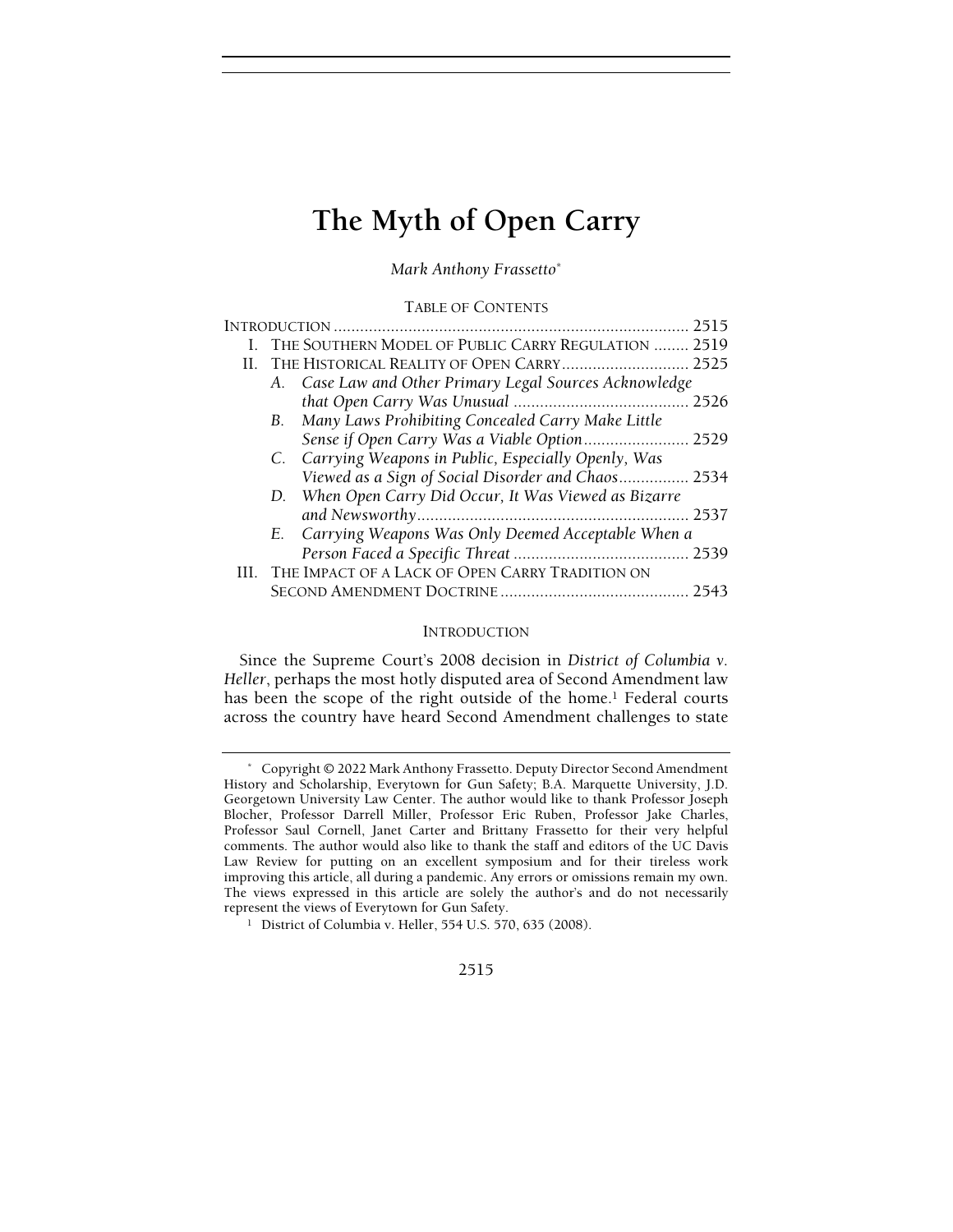public carry licensing laws.<sup>2</sup> Specifically, groups like the NRA have challenged "good cause" laws that require applicants for carry permits to show that they have a specific need to carry a gun for self-defense, rather than just the generalized need of a person concerned about crime.<sup>3</sup> The First, Second, Third, Fourth, and Ninth Circuits have upheld good cause laws,<sup>4</sup> but in 2017, the D.C. Circuit struck down D.C.'s law requiring applicants for public carry permits to show good cause.<sup>5</sup> The Supreme Court recently heard oral arguments in a challenge to New York's good cause public carry licensing law in a case called New York State Rifle and Pistol Association v. Bruen.<sup>6</sup>

Since Heller, federal courts have uniformly adopted a two-part framework for deciding Second Amendment cases. Under this framework, courts first look to text, history, and tradition to determine whether a challenged gun law falls within the scope of the Second Amendment.<sup>7</sup> That is, whether the law is consistent with the historical tradition of firearms regulation. If it is consistent, then there is not a viable challenge and the case ends. If the challenged law does fall within the scope of the Second Amendment right, the court then applies one of the tiers of constitutional scrutiny — either intermediate scrutiny or strict scrutiny depending on how significantly the law impacts the right.<sup>8</sup>

<sup>2</sup> See, e.g., Young v. Hawaii, 992 F.3d 765 (9th Cir. 2021) (en banc) (upholding Hawaii's public carry licensing law); Gould v. Morgan, 907 F.3d 659 (1st Cir. 2018) (upholding Massachusetts's public carry licensing law as applied in the cities of Boston and Brookline); Drake v. Filko, 724 F.3d 426 (3d Cir. 2013) (upholding New Jersey's public carry licensing law); Woollard v. Gallagher, 712 F.3d 865 (4th Cir. 2013) (upholding Maryland's public carry licensing law); Kachalsky v. County of Westchester, 701 F.3d 81 (2d Cir. 2012) (upholding New York's public carry licensing law).

<sup>&</sup>lt;sup>3</sup> See, e.g., HAW. REV. STAT. ANN. § 134-9(a) (2007) ("In an exceptional case, when an applicant shows reason to fear injury to the applicant's person or property, the chief of police of the appropriate county may grant a license to an applicant[.]"); MD. CODE ANN., PUB. SAFETY § 5-306(a)(6)(ii) (2013) (requiring applicants for a carry license to show "good and substantial reason to wear, carry, or transport a handgun, such as a finding that the permit is necessary as a reasonable precaution against apprehended danger").

<sup>4</sup> Gould, 907 F.3d at 662; Drake, 724 F.3d at 428; Woollard, 712 F.3d at 868; Young, 992 F.3d at 773 (en banc); Kachalsky, 701 F.3d at 84.

<sup>5</sup> Wrenn v. District of Columbia, 864 F.3d 650, 667 (D.C. Cir. 2017).

<sup>6</sup> 142 S. Ct. 333 (2021).

<sup>7</sup> E.g., United States v. Marzzarella, 614 F.3d 85, 89 (3d Cir. 2010).

<sup>8</sup> Brief of Second Amendment Law Professors as Amici Curiae in Support of Neither Party at 4, N.Y. State Rifle & Pistol Ass'n v. Bruen, 142 S. Ct. 333 (2021) (No. 20-843).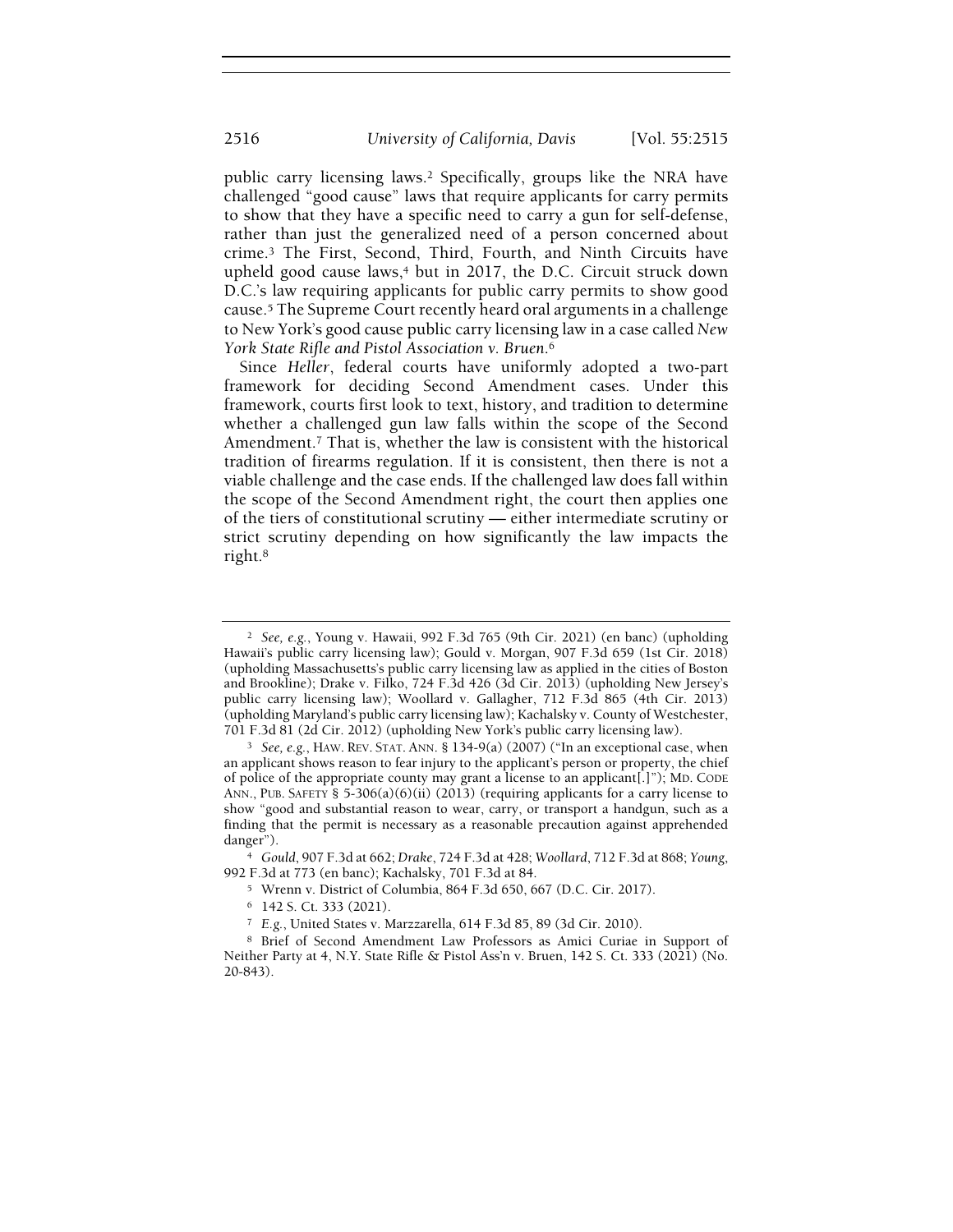In challenges to good cause public carry licensing laws, gun lobby lawyers have constructed an ahistorical narrative in which the open carry of firearms was widely accepted throughout American history.<sup>9</sup> According to their narrative, Southern states typically had bans only on concealed weapons, while in the North, all carry was largely unregulated.<sup>10</sup> Going further, they argue that open carry was viewed as the valiant, socially acceptable, and constitutionally protected way to publicly carry firearms, as compared to concealed carry.<sup>11</sup> Thus, according to gun rights proponents, because a right to openly carry guns in public during a person's ordinary course of business was always recognized, good cause licensing laws violate the Second Amendment.<sup>12</sup>

During oral argument in Bruen, the NRA's lawyer, Paul Clement, drew on this invented tradition, stating:

[D]uring time periods where open carry was allowed, [] some states did specifically restrict concealed carry on the precise theory that if we allow you to carry open, then, if you're carrying concealed, you're probably up to no good.<sup>13</sup>

Later, Justice Kavanaugh picked up on this theme in a question for Deputy Solicitor General Brian Fletcher:

This might be a level of generality issue, but I think Mr. Clement responded to what -- some of what you're saying on history and tradition by saying you have to look at carry laws more generally. And there was open carry traditions in a lot of those states.<sup>14</sup>

This theory of Second Amendment history rests upon a very important premise — that during the Founding Era, Antebellum Period, and Reconstruction, openly carrying firearms in public was viewed as

<sup>&</sup>lt;sup>9</sup> See, e.g., Brief for Petitioners at 30-40, N.Y. State Rifle & Pistol Ass'n, 142 S. Ct. 333 (No. 20-843) (detailing the history of the Second Amendment from its supposed origins in the 1689 English Bill of Rights).

<sup>10</sup> Brief of Amici Curiae Professors of Second Amendment Law Supporting Petitioners at 21-23, N.Y. State Rifle & Pistol Ass'n, 142 S. Ct. 333 (No. 20-843).

<sup>&</sup>lt;sup>11</sup> See Jonathan Meltzer, Note, Open Carry for All: Heller and Our Nineteenth Century Second Amendment, 123 YALE L.J. 1486, 1516 (2014) (noting that concealed weapons were considered "a tool of the sneaky and the dishonorable."); Eugene Volokh, The First and Second Amendment, 109 COLUM. L. REV. SIDEBAR 97, 102 (2009).

<sup>12</sup> See, e.g., Brief for Petitioners, supra note 9, at 9 (discussing cases upholding prohibitions on concealed weapons because of availability of open carry).

<sup>13</sup> Transcript of Oral Argument at 20, N.Y. State Rifle & Pistol Ass'n, 141 S. Ct. 333 (No. 20-843).

<sup>14</sup> Id. at 98.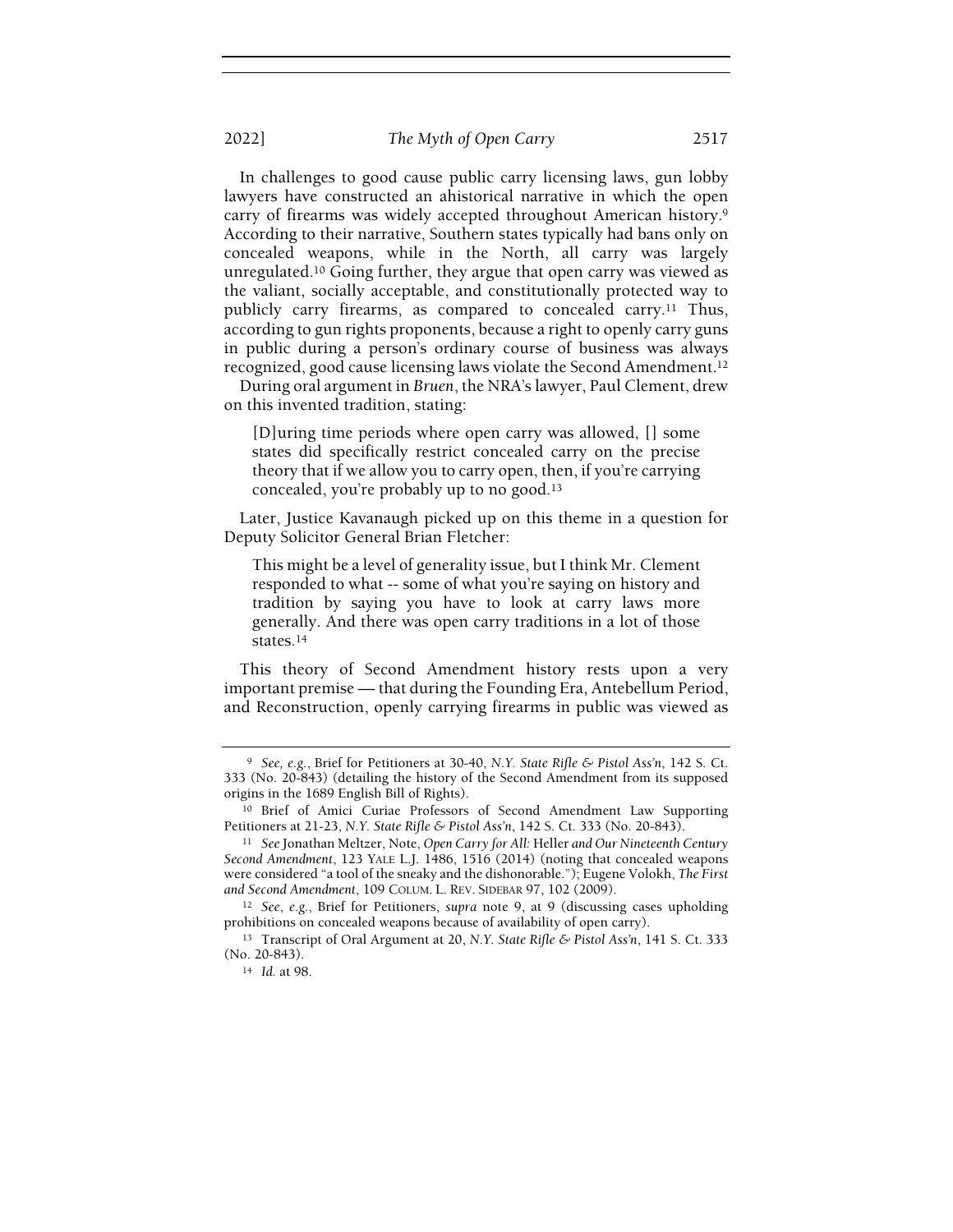an acceptable practice and was common. Under the gun rights view, open carry embodied the widely understood scope of an essential liberty. Therefore, their argument goes, good cause carry laws are inconsistent with the historical tradition of firearms regulation and thus constitutionally suspect.

The problem for gun rights advocates is that they have produced virtually no evidence that this theory is true. There is no historical record supporting the claim that individuals at the Founding or the time of the ratification of the Fourteenth Amendment openly carried guns in populated areas during their day-to-day activities.<sup>15</sup> Instead, the historical record shows that openly carrying firearms was not simply unusual, it was virtually unheard of in populated areas and would have been viewed as acceptable only in limited circumstances, when a person faced a particularized threat to themselves or their property.<sup>16</sup> The norm for carry outside of the context of hunting or militia service was concealed — a decision necessitated by the strong social stigma attached to openly carrying arms. This was true in the South, where the carrying of concealed weapons was endemic even though nearly every Southern state specifically prohibited concealed carry.<sup>17</sup>

In Heller, Justice Scalia stated that the Second Amendment codified a "venerable, widely understood libert[y]."<sup>18</sup> The historical record discussed in this Article shows that, rather than "venerable" and "widely understood" as acceptable, open carry was always viewed as highly unusual and anti-social conduct.<sup>19</sup> There is no evidence widespread open carry ever occurred. More should be required before the Supreme Court strikes down democratically enacted gun regulations under the Second Amendment.

Part II of this Article will lay out the gun rights argument for a broad right to openly carry firearms in public based on the absence of specific open carry prohibitions in some states. Part III will present evidence that open carry was rare and socially unacceptable. Part IV will discuss the implications of the historical reality of open carry — namely, the

<sup>15</sup> Contra Brief in Support of Petitioner, supra note 10, at 28-30 (asserting several examples of people in the founding generation carrying); but see Mark Anthony Frassetto, Meritless Historical Arguments in Second Amendment Litigation, 46 HASTINGS CONST. L.Q. 531, 538 (2019) (discussing the flaws in several anecdotes about the founders carrying).

<sup>16</sup> See infra Parts III.C, III.D.

<sup>17</sup> See infra Part II.

<sup>18</sup> District of Columbia v. Heller, 554 U.S. 570, 605 (2008).

<sup>19</sup> See infra Parts III.C, III.D.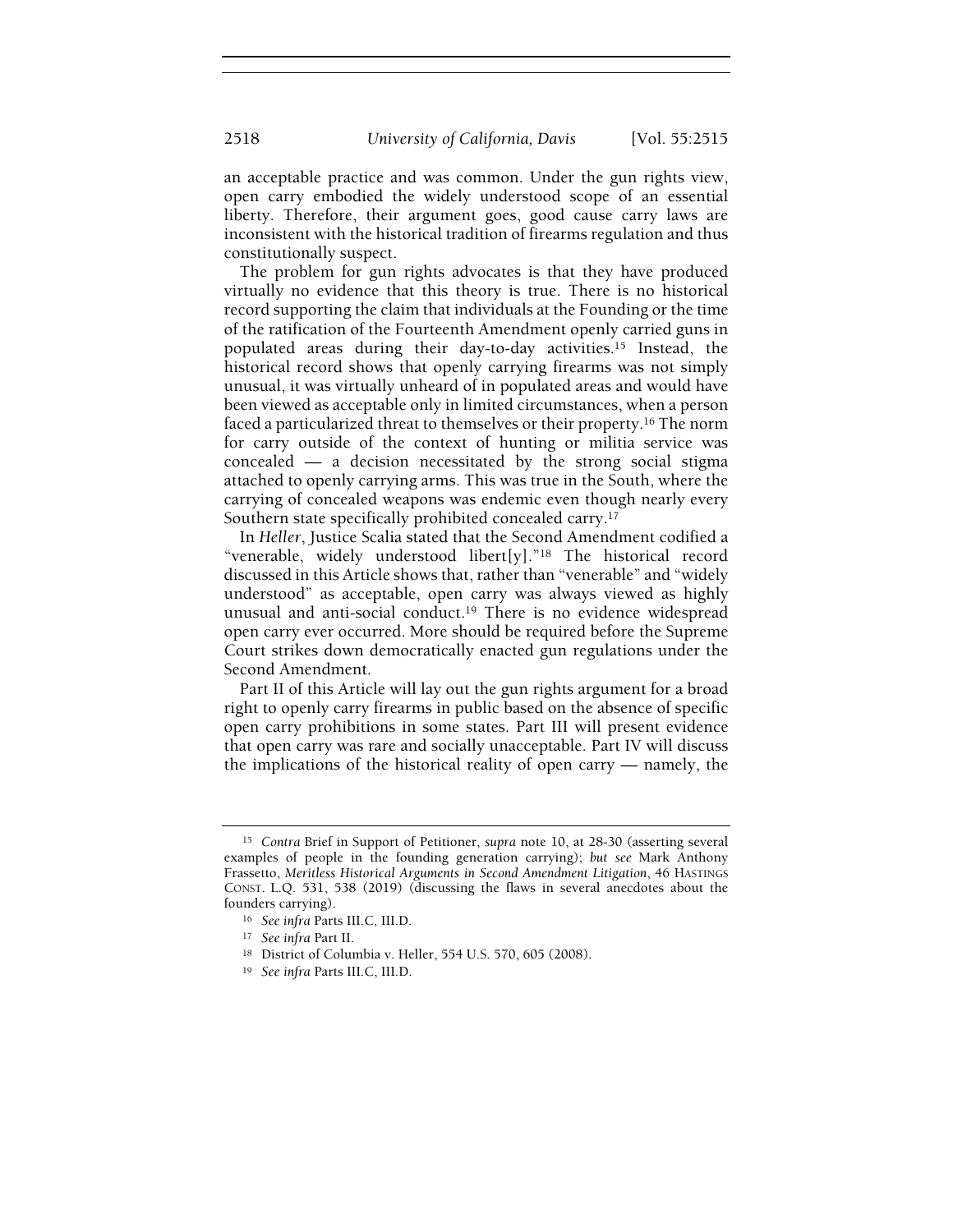absence of a widespread tradition of such carry — for Second Amendment doctrine.

#### I. THE SOUTHERN MODEL OF PUBLIC CARRY REGULATION

The best historical scholarship on the American history of public carry regulation divides states into two broad traditions, a Northern tradition and a Southern tradition.<sup>20</sup> This dichotomy was first laid out in the seminal Yale Law Journal Forward article by Eric Ruben and Saul Cornell, Firearms Regionalism.<sup>21</sup>

In Ruben and Cornell's telling, around the Founding, Northern states adopted the preexisting English Model, which broadly prohibited carrying weapons in populated public areas.<sup>22</sup> This model later evolved to create statutory exceptions for people who had a specific need to carry weapons in public, while still broadly prohibiting most carry.<sup>23</sup> In the second half of the nineteenth century, many Western states adopted a modified version of the Northern tradition, which completely prohibited carrying weapons in populated towns and cities, but left carrying in rural and frontier areas completely unregulated.<sup>24</sup>

<sup>24</sup> See, e.g., 1889 Ariz. Laws, no. 13, § 1 (prohibiting the carrying of a pistol "within any settlement, town, village, or city"); 1869 N.M. Laws 312, ch. 32 § 1 ("It shall be

<sup>20</sup> Eric M. Ruben & Saul Cornell, Firearm Regionalism and Public Carry: Placing Southern Antebellum Case Law in Context, 125 YALE L.J. F. 121 (2015) [hereinafter Firearms Regionalism].

<sup>21</sup> Id.

<sup>22</sup> See, e.g., STATUTE OF NORTHAMPTON, 2 Edw. 3, 258, ch. 3 (1328) ("That no man. . . be so hardy to come before the King's Ministers doing their office, with force and arms, nor bring no force in affray of the peace, nor to go nor ride armed by night nor by day, in Fairs, Markets, nor in the presence of the Justices or other Ministers, nor in no part elsewhere, upon pain to forfeit their Armour to the King, and their bodies to Prison"); 1786 Va. Laws 33, ch. 51 ("That no man. . . be so hardy to come before the Justices of any Court, or other of their Ministers of Justice, doing their office, with force and arms, on pain, to forfeit their armour to the Commonwealth, and thir bodies to prison, at the pleasure of a Court; nor go nor ride armed by night nor by day, in fair or markets, or in other places, in terror of the Country, upon pain of being arrested and committed to prison by any Justice on his own view, or proof of others.") For a detailed analysis of the history of public carry regulation, see PATRICK J. CHARLES, ARMED IN AMERICA: A HISTORY OF GUN RIGHTS FROM COLONIAL MILITIAS TO CONCEALED CARRY (2018).

<sup>23</sup> See, e.g., 1838 Wisc. Sess. Laws 381, § 16 ("If any person shall go armed with a dirk, dagger, sword, pistol or pistols, or other offensive and dangerous weapon, without reasonable cause to fear an assault or other injury, or violence to his person, or to his family, or property, he may, on complaint of any other person having reasonable cause to fear an injury or breach of the peace, be required to find sureties for keeping the peace for a term not exceeding six months."); Firearms Regionalism, supra note 20, at 131-32 (describing enactment of good-cause public carry laws in several states).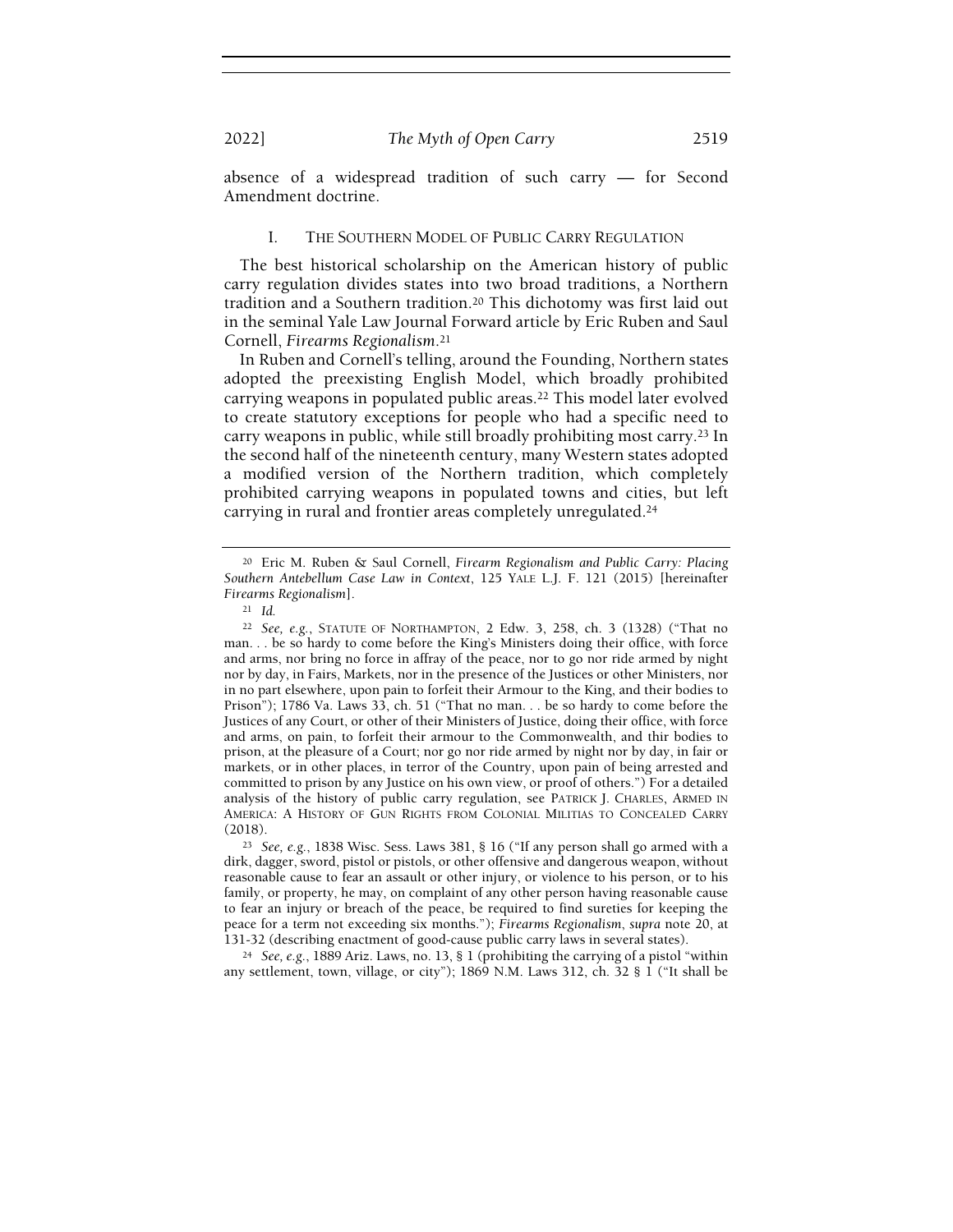Southern states generally adopted a different approach by broadly prohibiting concealed carry but leaving open carry unregulated.<sup>25</sup> As this Article will discuss, that does not mean people actually openly carried guns. The weight of the evidence discussed below strongly suggests that they did not, and therefore, Southern laws were geared specifically to address concerns about publicly carrying concealed firearms.

Like any historical analysis spanning more than a century across dozens of states, there are myriad exceptions and nuances — some Southern states adopted the Northern model and some Northern states only prohibited concealed carry — but as a broad historical narrative, the Ruben and Cornell argument is accurate.<sup>26</sup>

The standard gun rights narrative regarding the historical scope of public carry regulation ignores the Northern tradition and focuses exclusively on the South. Under this narrative, in the nineteenth century, many states prohibited carrying concealed weapons because concealing a weapon showed a person had a nefarious intent.<sup>27</sup> Openly carrying weapons, on the other hand, was viewed as the manly, socially acceptable way to go armed during a person's everyday life.<sup>28</sup> Under this view, because there was a tradition of open carry even when concealed

<sup>26</sup> For example, Virginia adopted a Northern model complete prohibition while Indiana adopted a Southern style concealed carry prohibition. 1847 Va. Laws 127, ch. 14, § 16; 1819 Ind. Acts 39 ch. 23, § 1.

unlawful. . .to carry deadly weapons. . .within any of the settlements of this Territory"); 1876 Wyo. Laws 352, ch. 52, § 1 (prohibiting a "resident of any city, town or village" from carrying a firearm "within the limits of any city, town or village").

<sup>&</sup>lt;sup>25</sup> See, e.g., 1841 Ala. Laws 148-49 ch. 7, § 4 (prohibiting concealed carry of firearms and deadly weapons without "good cause to apprehend an attack"); 1838 Ark. Acts 280 (making the carrying of a concealed firearm or other weapon a misdemeanor); 1862 Colo. Sess. Laws 56 § 1 (making concealed carry of a firearm or weapon punishable by a fine); 1840 Fla. Laws 423 ch. 860 (prohibiting the carrying of "arms of any kind. . .secretly. . .or known to be secreted upon the person"); 1861 Ga. Laws 859 tit. 1, div. 9, § 4413 (making concealed carry a misdemeanor punishable by a fine or imprisonment).

<sup>&</sup>lt;sup>27</sup> See generally Peruta v. Cnty. of San Diego, 742 F.3d 1144, 1152-70 (9th Cir. 2014) (vacated, en banc) (arguing historical case law supports a broad right to carry openly); Meltzer, supra note 11, at 1512-16 ("Most states that heard challenges to laws regulating the carry of weapons instead distinguished between open and concealed carry. They found open carry protected by the Second Amendment or the state analogue, while determining that concealed carry could be banned. In each case, courts emphasized that concealed carry did not vindicate the interests of legitimate self-defense that underscored the right to keep and bear arms.")

<sup>28</sup> See Meltzer, supra note 11, at 1518-20.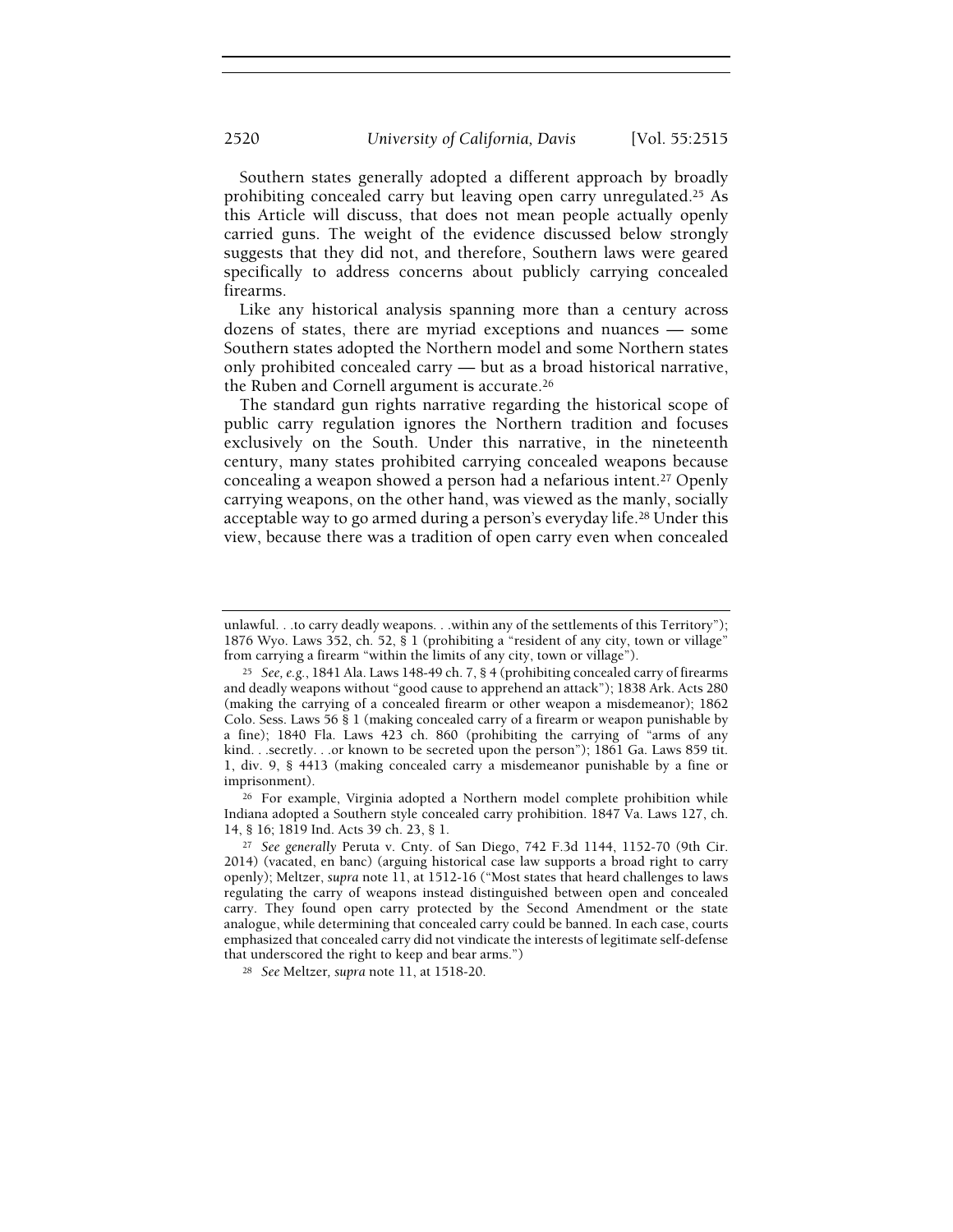carry was banned, there is a general Second Amendment right to public carry.<sup>29</sup>

To support their theory, gun rights advocates point to the Southern historical evidence discussed in this section, while ignoring not only the Northern tradition entirely, but also all evidence suggesting open carry was virtually nonexistent in populated areas of both the North and South. As noted above, they are correct that many Southern states adopted prohibitions on carrying concealed weapons that did not include openly carrying weapons.<sup>30</sup> And others explicitly excepted open carry from the scope of laws prohibiting concealed carry.<sup>31</sup> These laws, however, are sharply contrasted by a series of Northern and Western laws — which the gun rights narrative ignores — that either prohibited all carry absent good cause or completely prohibited the carrying of weapons in populated areas.<sup>32</sup>

<sup>29</sup> Id. at 1518-19.

<sup>30</sup> See, e.g., 1841 Ala. Laws 148-49 ch. 7, § 4 (prohibiting concealed carry of firearms and deadly weapons without "good cause to apprehend an attack"); 1838 Ark. Acts 280 (making the carrying of a concealed firearm or other weapon a misdemeanor); 1862 Colo. Sess. Laws 56 § 1 (making concealed carry of a firearm or weapon punishable by a fine); 1840 Fla. Laws  $\overline{4}23$  (prohibiting the carrying of "arms of any kind. . .secretly. . .or known to be secreted upon the person"); 1861 Ga. Laws 859 tit. 1, div. 9, § 4413 (prohibiting the carrying of weapons "unless in an pen manner and fully exposed to view"); 1909 Idaho Sess. Laws 6 no. 62, § 1 (making the concealed carry of a weapon or firearm within "limits or confines of any city, town, or village, or in any public assembly"); 1874 Ill. Laws 360 ch. 38, § 56 (punishing concealed carry of a weapon by a fine); 1819 Ind. Acts 39 ch. 23, § 1 (making the carrying of a concealed weapon a misdemeanor); 1897 Iowa Sess. Laws 574, tit. 24, ch. 3, § 4775 ("If any person carry upon his person any concealed weapon. . .shall be guilty of a misdemeanor"); 1813 Ky. Acts 100 ch. 89, § 1 (fining any person who carries a concealed weapon); 1871 Ky. Acts 89 ch. 1888, § 1 (prohibiting the concealed carry of "any deadly weapons upon their persons"); 1872 Md. Laws 57 ch. 42, § 240 (prohibiting carrying a concealed weapon in Annapolis specifically); 1887 Mich. Pub. Acts 144 no. 129, § 1 ("[I]t shall be unlawful for any person. . .to go armed with a. . .dangerous weapon or instrument concealed upon his person"); 1859 Ohio Laws 56, § 1 (making carrying a concealed weapon a misdemeanor); 1872 Wis. Sess. Laws 17 ch. 7, § 1 (making carrying of a concealed pistol or revolver a misdemeanor).

<sup>31</sup> See, e.g., 1837 Ga. Laws 90 § 1 ("[p]rovided, also, that no person or persons, shall be found guilty of violating the before recited act, who shall openly wear, externally, Bowie Knives, Dirks, Tooth Picks, Spears, and which shall be exposed plainly to view"); 1813 La. Acts 172 § 1 ("that do not appear in full open view"); JOHN P. DUVAL, COMPILATION OF THE PUBLIC ACTS OF THE LEGISLATIVE COUNCIL OF THE TERRITORY OF FLORIDA PASSED PRIOR TO 1840, at 423 (1839) ("[p]rovided, however, that this law shall not be so construed as to prevent any person from carrying arms openly, outside of all their clothes.").

<sup>&</sup>lt;sup>32</sup> See Firearm Regionalism, supra note 20, at 130.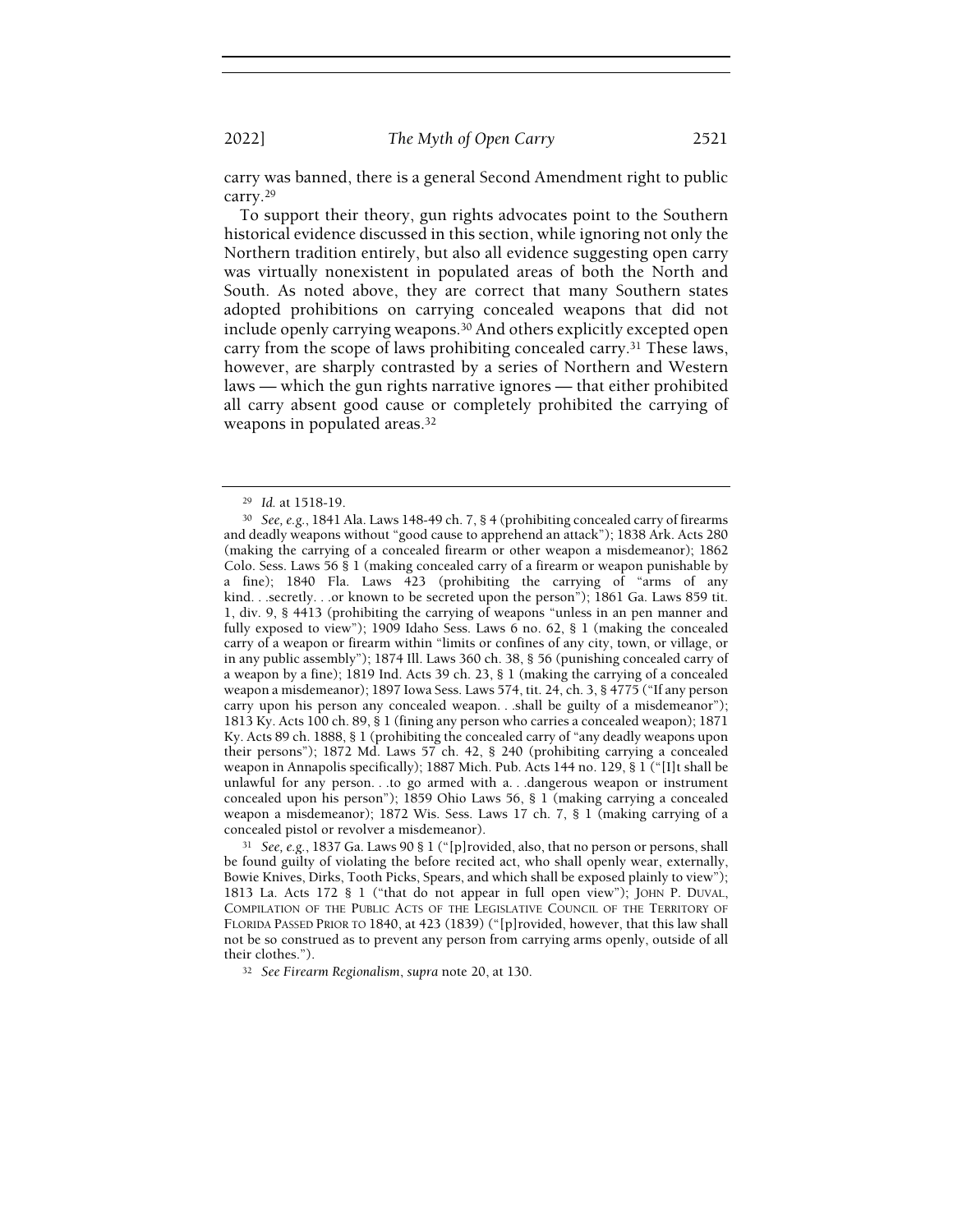Gun rights proponents next point to a body of case law, again primarily adjudicated in the South, that facially supports their view.<sup>33</sup> The most significant of these cases is Nunn v. State, a challenge to a wide-ranging Georgia law prohibiting both the sale and carrying of handguns in Georgia.<sup>34</sup> The poorly drafted Georgia law prohibited any person "to keep or to have about their persons, or elsewhere, any . . . Bowie or any other kinds of knives . . . pistols, dirks, sword-canes, spears, &c." with an exception for "horsemen's pistols that would be used in militia service."<sup>35</sup> Like other Southern states, the Georgia legislature included an exception for openly carried weapons, which said, "no person or persons, shall be found guilty of violating the before recited act, who shall openly wear, externally, Bowie Knives, Dirks, Tooth Picks, Spears, and which shall be exposed plainly to view."<sup>36</sup> However, in an apparent drafting error, this exception neglected to include pistols, which was included in the concealed carry prohibition, and added "toothpicks," a kind of knife, which had not been expressly listed in the prohibition.<sup>37</sup> The Georgia Supreme Court noted this incongruity saying: "It would seem to have been the intention of the Legislature to make the proviso in the 4th section as broad as the enacting clause in the 1st. But such is not the fact."<sup>38</sup>

The Georgia Supreme Court used the federal Second Amendment to find that:

[S]o far as the act of 1837 seeks to suppress the practice of carrying certain weapons secretly, that it is valid, inasmuch as it does not deprive the citizen of his natural right of self-defence, or of his constitutional right to keep and bear arms. But that so much of it, as contains a prohibition against bearing arms openly, is in conflict with the Constitution, and void.<sup>39</sup>

Notably, applying the Second Amendment to state legislation was in contravention of the Supreme Court's decision in Barron v. Baltimore.<sup>40</sup> After Nunn, Georgia maintained a prohibition on carrying concealed

<sup>33</sup> See Meltzer, supra note 11, at 1510-16.

<sup>34</sup> Nunn v. State, 1 Ga. 243, 247 (1846).

<sup>35</sup> Act of Dec. 25, 1837, § 1, 1837 Ga. Laws 90, 90.

<sup>36</sup> Id. § 4.

<sup>37</sup> Id.

<sup>38</sup> Nunn, 1 Ga. at 246.

<sup>39</sup> Id. at 251.

<sup>40</sup> 32 U.S. 243 (1833); AKHIL REED AMAR, THE BILL OF RIGHTS: CREATION AND RECONSTRUCTION 154 (1998) (discussing Nunn as an example of state courts rejecting the Barron v. Baltimore decision).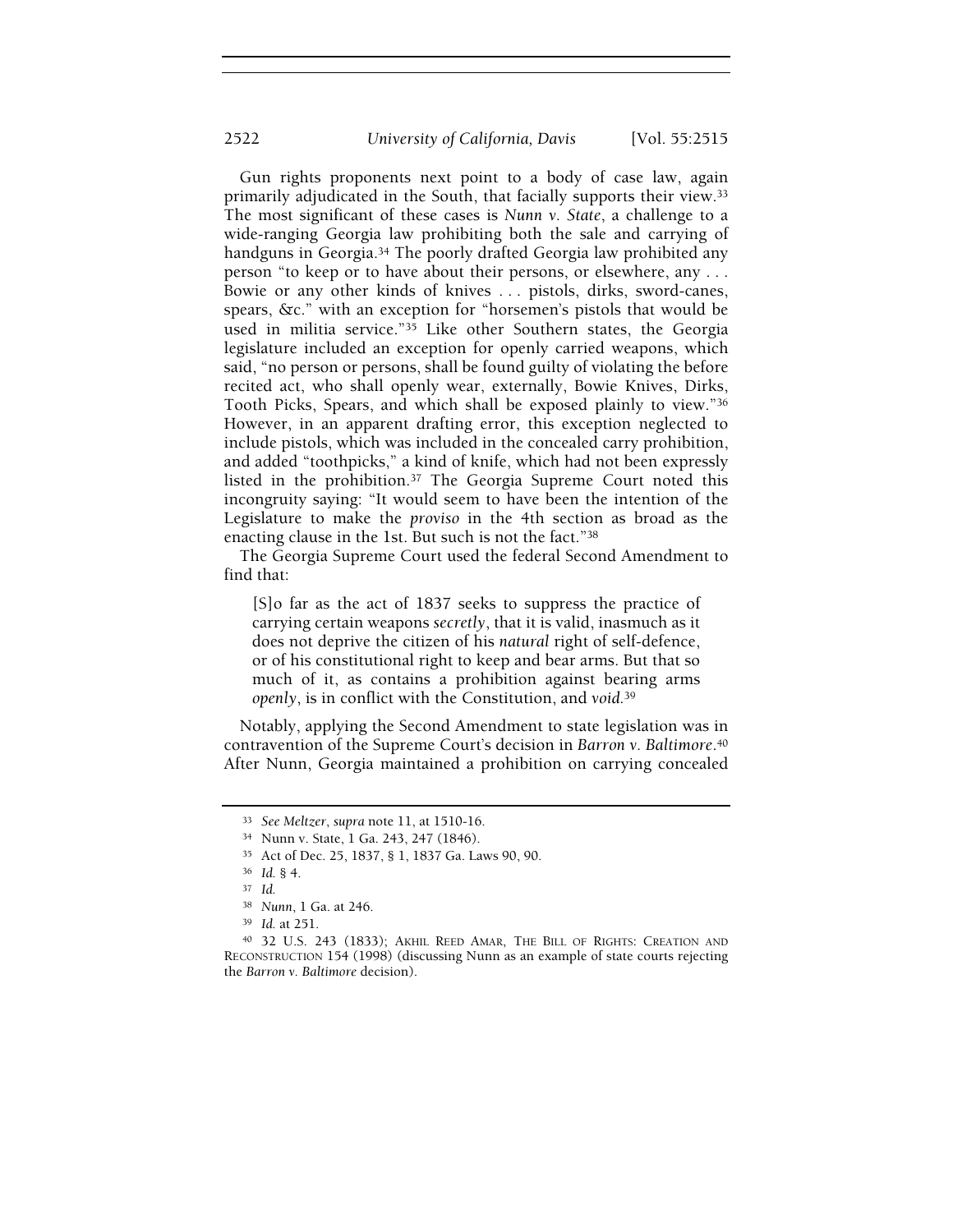weapons while allowing for open carry.<sup>41</sup> In 1870, during Reconstruction, the Georgia legislature limited the impact of the Nunn decision by creating a broad sensitive places law, prohibiting carrying guns "at a court of justice or an election ground or precinct, or any place of public worship, or any other public gathering in this State."<sup>42</sup> This law was part of a broader national movement to enact stronger firearms regulation, particularly in the case of public carry.<sup>43</sup> The Georgia Supreme Court upheld the law, saying:

The practice of carrying arms at courts, elections and places of worship, etc., is a thing so improper in itself, so shocking to all sense of propriety, so wholly useless and full of evil, that it would be strange if the framers of the constitution have used words broad enough to give it a constitutional guarantee.<sup>44</sup>

In State v. Reid, the Alabama Supreme Court endorsed the idea that openly carrying arms was protected by the Alabama version of the Second Amendment.<sup>45</sup> The case challenged a conviction under Alabama's law prohibiting carrying concealed weapons.<sup>46</sup> The court found the law did not violate the state constitutional provision protecting a right to "bear arms, in defence of himself and the State," because it still allowed for the carrying of weapons in self-defense.<sup>47</sup> In an aside, the court also said that if there were two laws, one prohibiting concealed carry and one prohibiting open carry, the court would strike

<sup>43</sup> See Saul Cornell, Symposium, The Right to Regulate Arms in the Era of the Fourteenth Amendment: The Emergence of Good Cause Permit Schemes in Post-Civil War America, 55 UC DAVIS L. REV. ONLINE 65, 70 (2021).

<sup>44</sup> Hill v. State, 53 Ga. 472, 475 (1874). The Hill court also called into question the correctness of Nunn on various grounds, noting that the Second Amendment did not run against the states — which was true when Nunn was decided, but untrue when Hill was decided — and stating "I have always been at a loss to follow the line of thought that extends the guarantee to the right to carry pistols[.]" Id. at 474; see Andrews v. State, 50 Tenn. (3 Heisk) 165, 183 (1871).

<sup>41</sup> GA. CODE ANN. § 4413 (1861) ("Any person having or carrying about his person, unless in an open manner and fully exposed to view, any pistol, (except horseman's pistols,) dirk, sword in a cane, spear, bowie-knife, or any other kind of knives, manufactured and sold for the purpose of offence and defence, shall be guilty of a misdemeanor, and, on conviction, shall be punished by fine or imprisonment, or both, at the discretion of the court."). Courts in Alabama, Louisiana, and Indiana took a similar approach to the Nunn court, although applying their own state constitutions, upholding complete prohibitions on carrying concealed weapons because the option to carry weapons openly was still available.

<sup>42</sup> GA. CODE ANN. § 348 (1914).

<sup>45</sup> State v. Reid, 1 Ala. 612 (1840).

<sup>46</sup> Id. at 614.

<sup>47</sup> Id. at 614-16.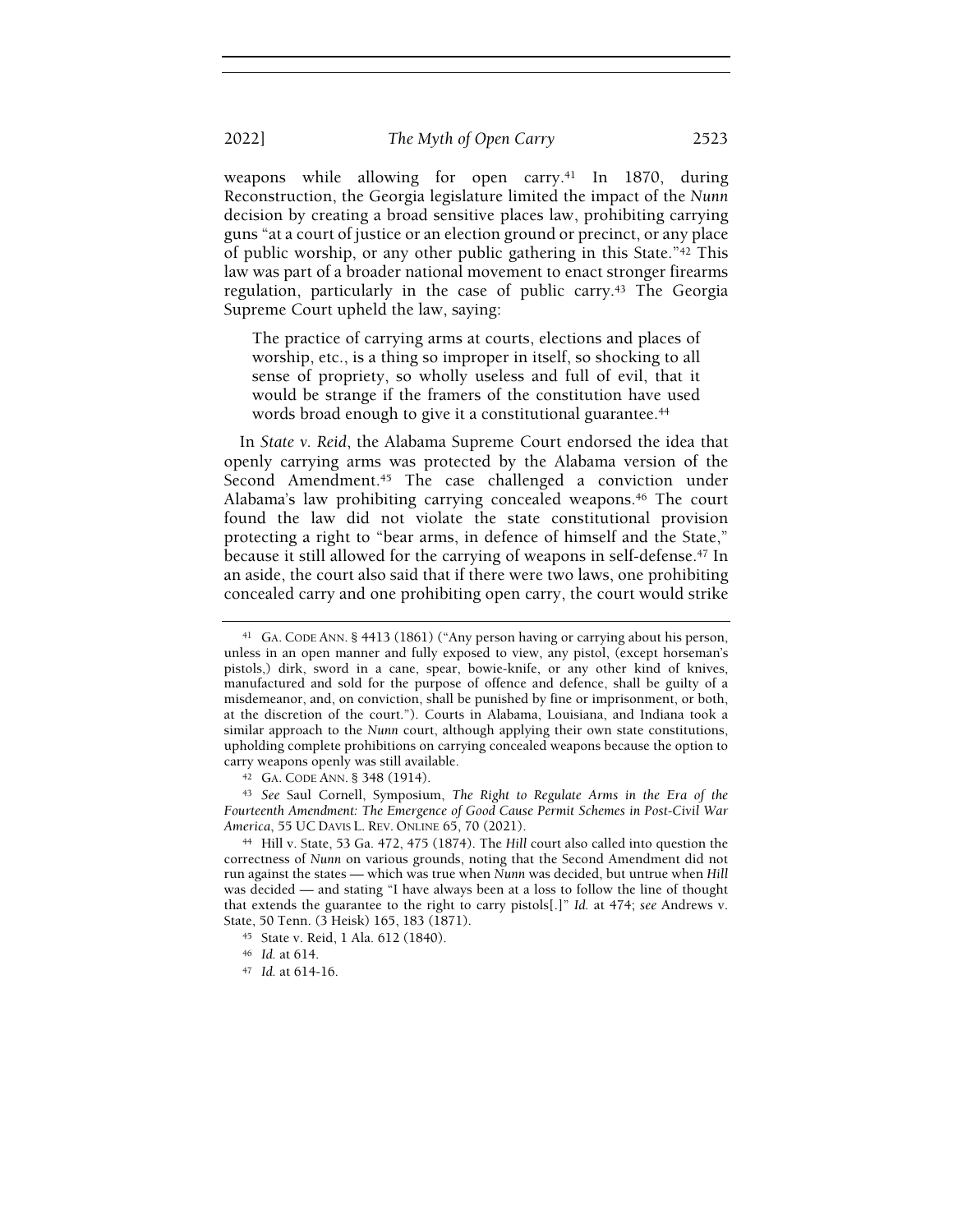down the law prohibiting open carry because "it is only when carried openly, that they can be efficiently used for defence."<sup>48</sup>

The Indiana Supreme Court upheld the state's concealed carry prohibition, with the reported decision stating only: "It was held in this case, that the statute of 1831, prohibiting all persons, except travellers, from wearing or carrying concealed weapons, is not unconstitutional."<sup>49</sup> Another case a decade later clarified that carrying a gun in full open view would not violate the terms of Indiana's law.<sup>50</sup>

In State v. Chandler, the Louisiana Supreme Court rejected a challenge to the state's concealed carry prohibition, stating that the law was necessary to "counteract a vicious state of society, growing out of the habit of carrying concealed weapons, and to prevent bloodshed and assassinations committed upon unsuspecting persons."<sup>51</sup> The Chandler court contrasted this with open carry, which was "calculated to incite men to a manly and noble defence of themselves, if necessary, and of their country, without any tendency to secret advantages and unmanly assassinations."<sup>52</sup> A decade later, the Louisiana Supreme Court again upheld the law prohibiting concealed carry, finding it a "measure of police, prohibiting only a particular mode of bearing arms which is found dangerous to the peace of society."<sup>53</sup>

The Kentucky Supreme Court took a more extreme line in Bliss v. Commonwealth.<sup>54</sup>In Bliss, the court struck down Kentucky's prohibition on carrying concealed weapons, finding that the right protected by the state's constitution contained "no limits short of the moral power of the citizens to exercise it."<sup>55</sup> Bliss was the high-water mark for claims to a right to carry arms in public, and its interpretation was uniformly rejected by other states.<sup>56</sup> It was also rejected by the people of Kentucky, who when they revised their state constitution in 1850, amended their Second Amendment analogue to include, "but the General Assembly may pass laws to prevent persons from carrying concealed arms."<sup>57</sup>

<sup>48</sup> Id. at 619.

<sup>49</sup> State v. Mitchell, 3 Blackf. 229, 229 (Ind. 1833).

<sup>50</sup> Walls v. State, 7 Blackf. 572, 573 (Ind. 1845).

<sup>51</sup> State v. Chandler, 5 La. Ann. 489, 490 (1850).

<sup>52</sup> Id.

<sup>53</sup> State v. Jumel, 13 La. Ann. 399, 400 (1858).

<sup>54</sup> Bliss v. Commonwealth, 12 Ky. (2 Litt.) 90 (1822).

<sup>55</sup> Id. at 92.

<sup>56</sup> Commonwealth v. Murphy, 166 Mass. 171, 173 (1896) (noting that Bliss's interpretation of the right "has not been generally approved"); Meltzer, supra note 11, at 1513.

<sup>57</sup> KY CONST. of 1850, art. XIII, § 25.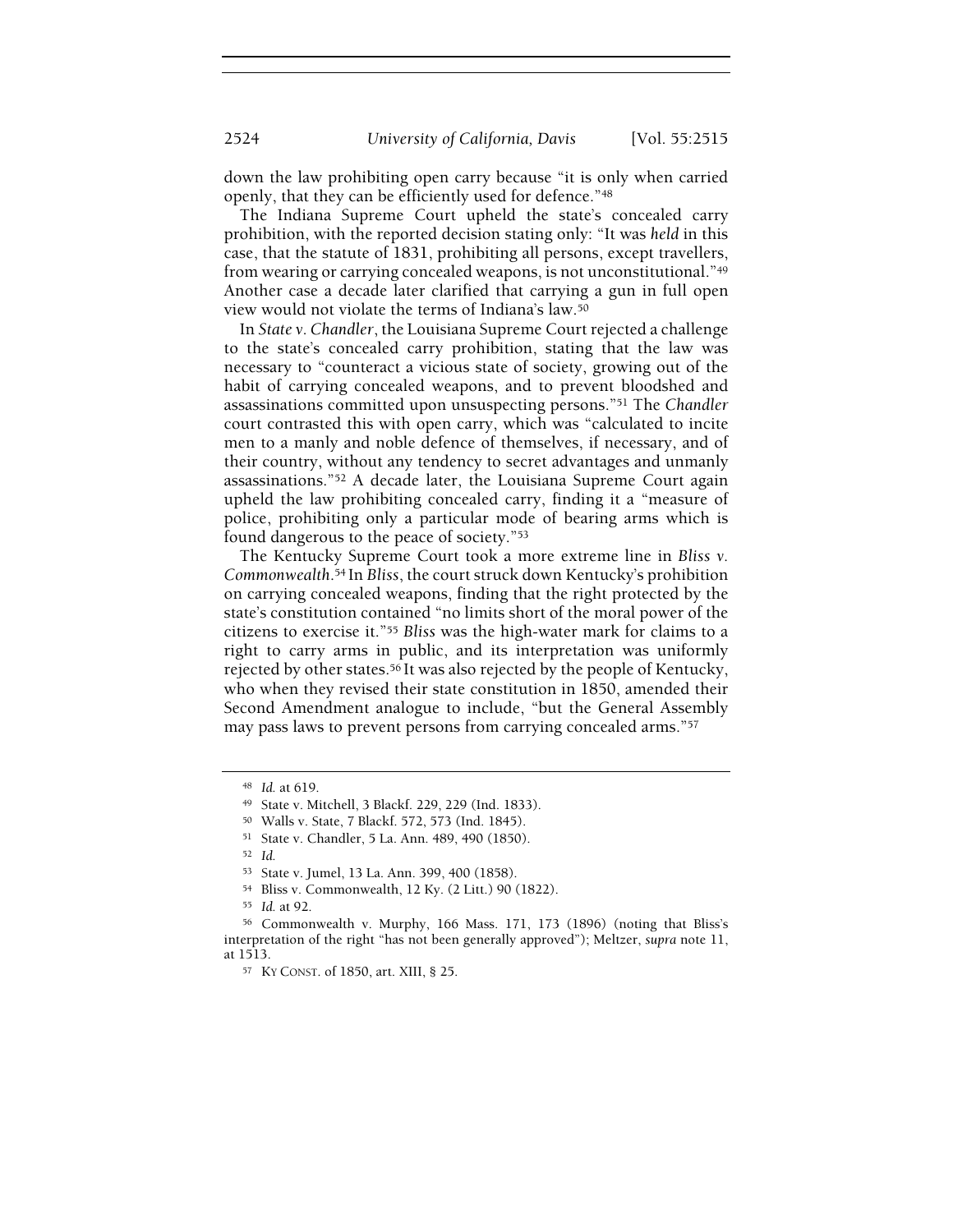Taking these Southern laws and cases together, there was clearly a constitutional tradition in parts of the South, and a legal tradition that existed more broadly, which allowed for the complete prohibition on carrying concealed weapons, but left openly carrying weapons largely unregulated.<sup>58</sup> This tradition has been consistently used by gun rights lawyers to argue that laws limiting the issuance of public carry permits only to individuals who face a specific threat are unconstitutional.<sup>59</sup> However, these arguments are made based on an insufficient historical record — namely, the handful of cases cited above. To truly understand how people during the relevant historical periods viewed the Second Amendment right, we have to understand what carrying weapons in public actually looked like at the time. The next Section of this Article will show that openly carrying weapons in populated public places without a specific need was never viewed as socially acceptable behavior.

#### II. THE HISTORICAL REALITY OF OPEN CARRY

The above-discussed laws and cases provide nominal support for the idea that some degree of open carry was acceptable in certain Southern states during the nineteenth century. However, gun rights advocates seek to use those materials to make a broader constitutional claim. They claim that the Second Amendment does not simply protect some right to carry guns in public, such as when hunting, when facing a specific need for self-defense, or when taking part in militia activity. Instead, they argue it protects a right to carry guns virtually all the time, with exceptions only for specific sensitive places and when prohibited by private property owners.<sup>60</sup> This broader claim to a right to always carry guns to protect against generalized risks requires more proof than the absence of regulation in several states. If gun rights advocates want to use this regional tradition to block states from regulating the carrying

<sup>58</sup> See generally Meltzer, supra note 11, at 1519 (noting that state courts approved of self-defense guaranteed by open carry but rejected a right to concealed carry).

<sup>59</sup> See, e.g., Transcript of Oral Argument at 19-20, N.Y. State Rifle & Pistol Ass'n v. Bruen, 142 S. Ct. 333 (2021) (No. 20-843) (argued Nov. 3, 2021) (arguing that the limitations of awarding open carry permits to specific circumstances was unconstitutional); Appellants' Opening Brief at 28, Flanagan v. Becerra, 2018 WL 6330679 (9th Cir. Oct. 2, 2018) (No. 18-55717) (noting the historical interpretation of the Second Amendment suggests that the right to bear arms must guarantee some right of self-defense in the public setting).

<sup>60</sup> See, e.g., Brief for Petitioners at 2, N.Y. State Rifle & Pistol Ass'n, 142 S. Ct. 333 (2021) (No. 20-843) ("The Second Amendment makes the right to carry arms for selfdefense the rule, not the exception, and fundamental rights cannot be left to the whim of local government officials.").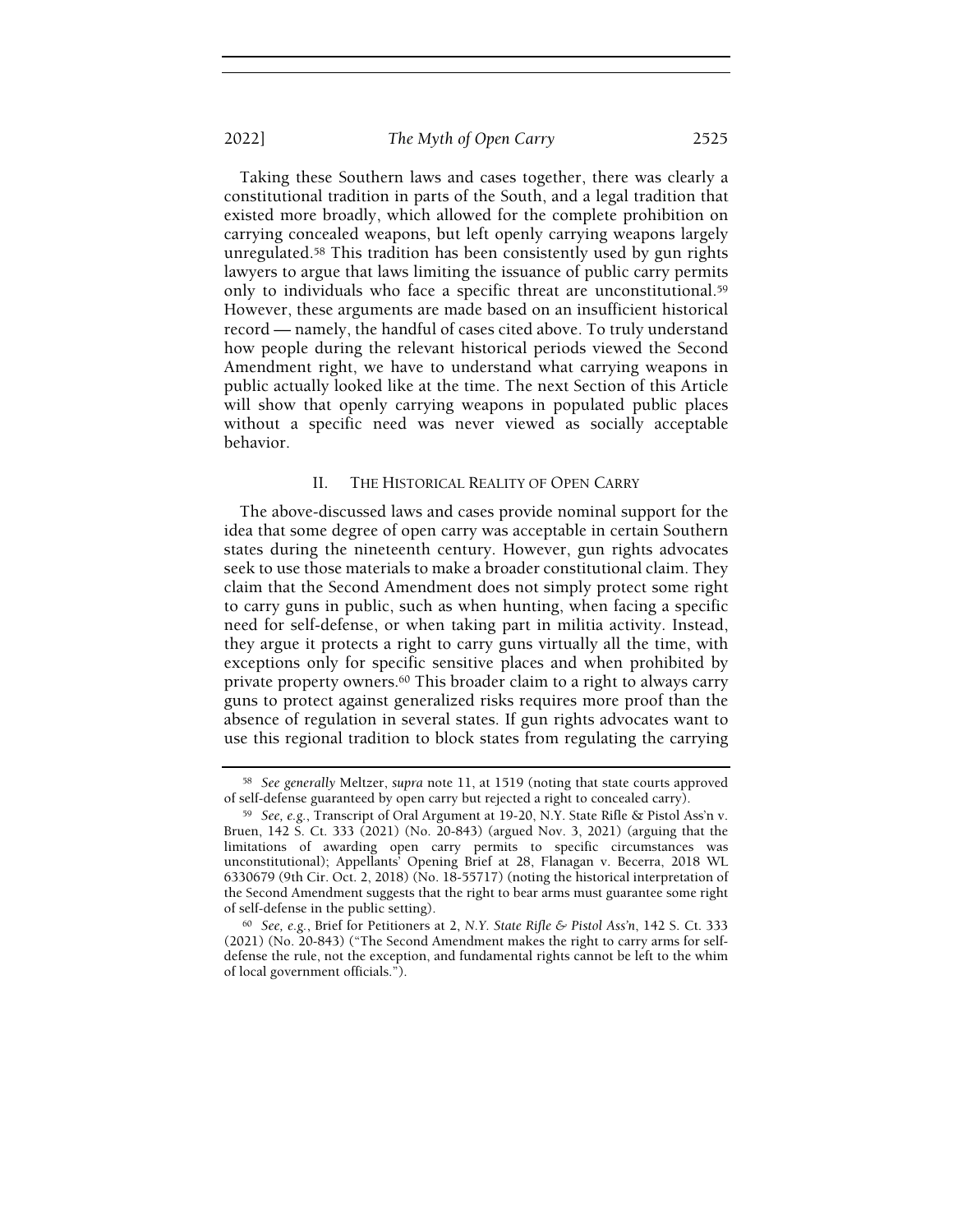of weapons in public, they should at least be required to show some historical tradition of consistently openly carrying guns in public.

On this front, their historical arguments are sorely lacking. There is virtually no evidence that anyone at the Founding or during the nineteenth century regularly openly carried firearms in populated areas. Gun rights advocates have failed to identify any examples. Searches of contemporary newspapers show none, instead identifying guns being openly carried as a sign of the collapse of social order.<sup>61</sup> In contrast, there are innumerable examples of guns being carried concealed, even when it was prohibited by law.<sup>62</sup> The evidence strongly suggests that openly carrying firearms was shocking and outrageous conduct that was a measure of last resort only in extreme circumstances.<sup>63</sup>

# A. Case Law and Other Primary Legal Sources Acknowledge that Open Carry Was Unusual

Nineteenth century case law and other legal sources discuss the rarity of openly carrying firearms in public. These cases provide critical nuance to the open carry line of cases. Even where it was believed a right to open carry existed, virtually no one viewed that right as a right to openly carry in populated places during a person's ordinary activities.

The most clear-cut discussion of the frequency of open carry comes in State v. Smith, an 1856 Louisiana Supreme Court case interpreting the state's 1813 statute against carrying concealed weapons.<sup>64</sup> The question in the case was the correctness of a judge's instruction that a jury could convict a defendant for carrying a concealed weapon if the weapon was "in the pocket, under the clothes, although partially exposed."<sup>65</sup> The court found the instruction accurately characterized the reach of the statute, which covered "weapons as ordinarily worn . . . where the partial exposure is the result of accident or want of capacity in the pocket to contain, or clothes fully to cover the weapon."<sup>66</sup> The court contrasted this prohibited carrying with "the extremely unusual case of the carrying of such weapon in full open view, and partially covered by the pocket or clothes."<sup>67</sup> Notably, the Louisiana Supreme

<sup>61</sup> See infra Part III.D.

<sup>62</sup> See infra Part III.B.

<sup>63</sup> See infra Part III.

<sup>64</sup> State v. Smith, 11 La. Ann. 633 (1856).

<sup>65</sup> Id. at 633.

<sup>66</sup> Id. at 634.

<sup>67</sup> Id. (emphasis added).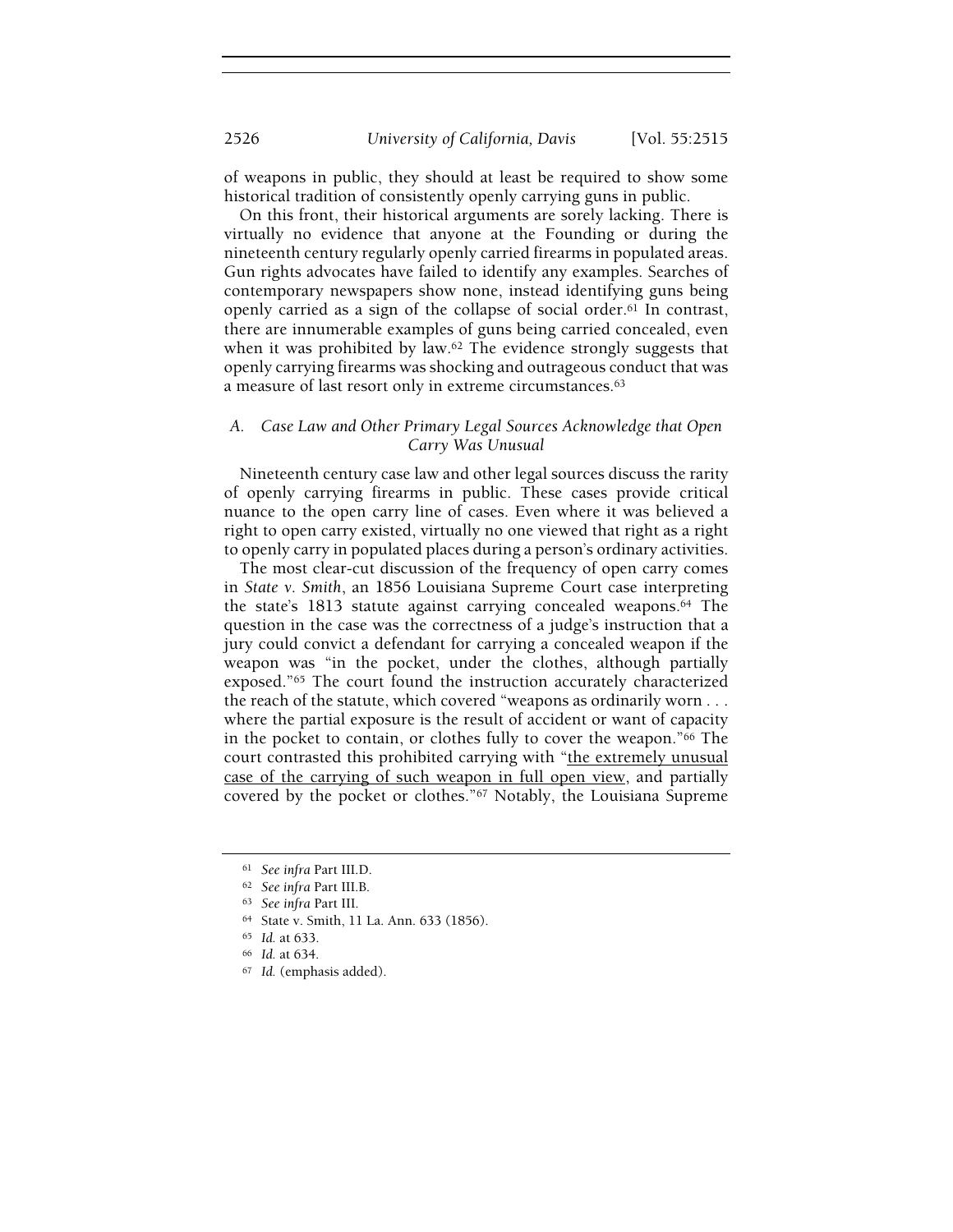Court did not believe it was required to read the scope of the law narrowly because:

[The Second Amendment] was never intended to prevent the individual States from adopting such measures of police as might be necessary, in order to protect the orderly and well disposed citizens from the treacherous use of weapons not even designed for any purpose of public defence, and used most frequently by evil-disposed men who seek an advantage over their antagonists, in the disturbances and breaches of the peace which they are prone to provoke.<sup>68</sup>

A half century later, Judge James Campbell Moise of New Orleans expressed similar views in a grand jury charge.<sup>69</sup> Judge Moise criticized the state's prohibition on carrying concealed weapons, stating that "the law abiding citizen is at the mercy of desperate characters who disregard the law and stalk abroad armed."<sup>70</sup> The proto-gun rights judge then stated that when an "emergency" forces a respectable man into "dangerous contact with such men," prudence may require him to be "armed in self defense."71 However, he continued, "he cannot, without being absurd, walk the public streets with his pistol exposed upon his person."<sup>72</sup> So in order to "avoid being ludicrous," respectable men responded to threats by breaking the concealed weapon law.<sup>73</sup> Judge Moise then urged the grand jurors to work to change public sentiment about carrying weapons in public rather than "direct your efforts towards enforcement of the law."<sup>74</sup>

In State v. Reid, discussed in detail above, the Alabama Supreme Court acknowledged that carrying weapons openly would not be something a person would do except in situations of exigency.<sup>75</sup> In Reid, the defendant asked for a jury charge saying that if he carried a weapon concealed to meet a specific threat, the jury should find him innocent.<sup>76</sup> This requested instruction assumed that carrying openly was not a

<sup>76</sup> Id.

<sup>68</sup> Id. at 633.

<sup>69</sup> For a brief biography of Judge Moise, see 3 LOUISIANA: COMPRISING SKETCHES OF PARISHES, TOWNS, EVENTS, INSTITUTIONS, AND PERSONS, ARRANGED IN CYCLOPEDIC FORM 305-07 (Alice Fortier eds., 1914).

<sup>70</sup> Judge Moise Makes Up His Grand Jury, DAILY PICAYUNE, Dec. 3, 1895.

 $71$  *Id.* 

<sup>72</sup> Id.

<sup>73</sup> Id.

<sup>74</sup> Id.

<sup>75</sup> State v. Reid, 1 Ala. 612, 621 (1840).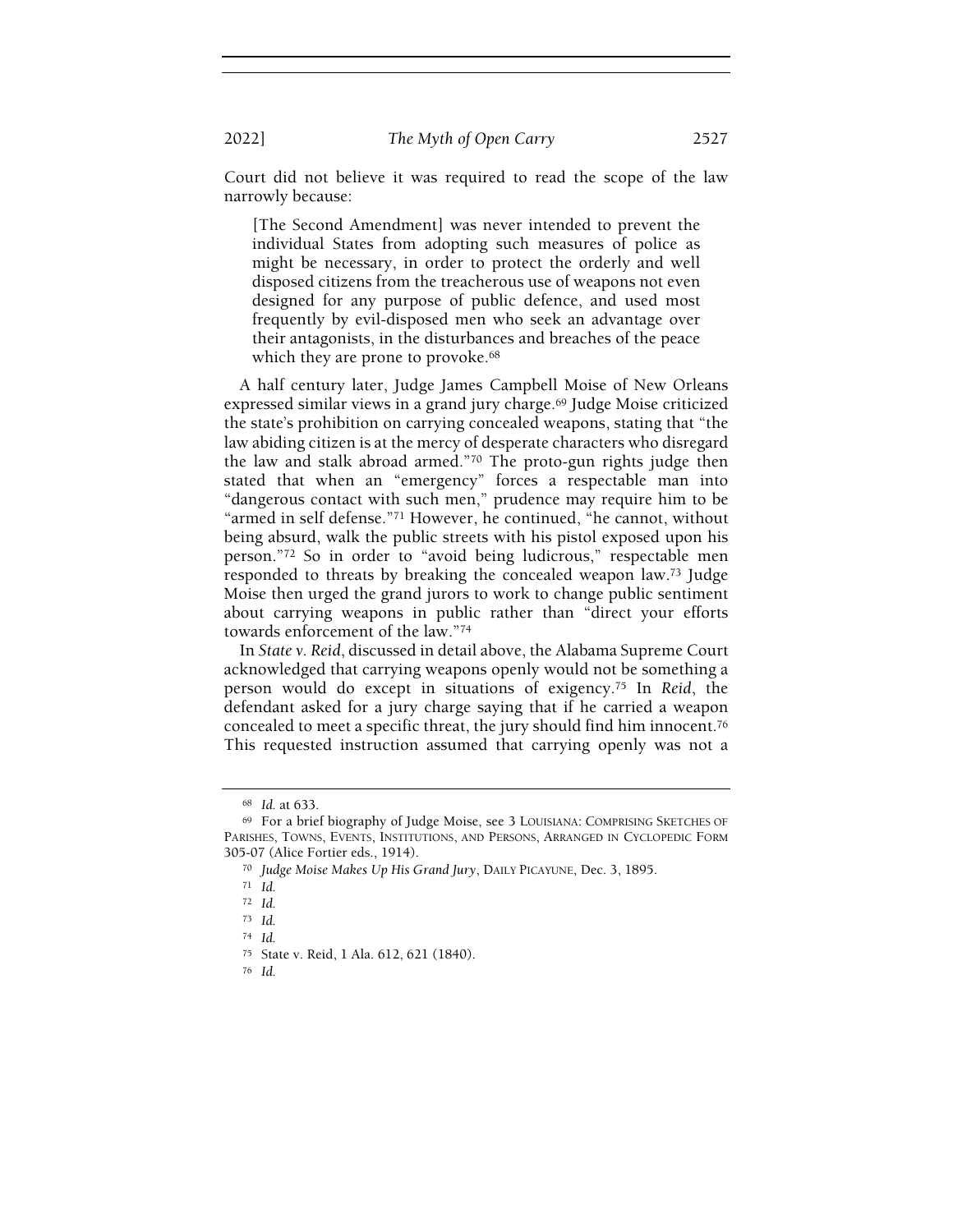viable option. The court upheld the trial court's rejection of the jury charge but accepted the premise that carrying arms openly would be unusual conduct, saying, "[i]f the emergency is pressing, there can be no necessity for concealing the weapon."<sup>77</sup> On a longer timeline, the court said that a person should seek to have their threatener "arrested and constrained to find sureties to keep the peace, or committed to jail."<sup>78</sup>

Similarly, in State v. Huntly, the North Carolina Supreme Court upheld a conviction for the common-law crime of "riding or going armed with unusual and dangerous weapons, to the terror of the people."<sup>79</sup> Huntly appealed his conviction, arguing going armed was not a crime and that a gun was not an unusual weapon.<sup>80</sup> The court found that, while North Carolina had repealed the English Statute of Northampton, which prohibited carrying weapons in public, the common-law crime of carrying weapons to the terror of the people remained in effect.<sup>81</sup> The court also found that while "there is scarcely a man in the community who does not own and occasionally use a gun of some sort," a "gun is an 'unusual weapon,' where with to be armed and clad."<sup>82</sup> The court continued:

No man amongst us carries it about with him, as one of his every day accoutrements--as a part of his dress--and never we trust will the day come when any deadly weapon will be worn or wielded in our peace loving and law-abiding State, as an appendage of manly equipment.<sup>83</sup>

<sup>77</sup> Id.

<sup>78</sup> Id.

<sup>79</sup> State v. Huntly, 25 N.C. 418, 418 (1843) (The substance of Huntly's crime was that he "did arm himself with pistols, guns, knives and other dangerous and unusual weapons, and, being so armed, did go forth and exhibit himself openly, both in the day time and in the night, to the good citizens of Anson aforesaid, and in the said highway and before the citizens aforesaid, did openly and publicly declare a purpose and intent . . . to beat, wound, kill and murder, which said purpose and intent, the said Robert S. Huntley, so openly armed and exposed and declaring, then and there had and entertained, by which said arming, exposure, exhibition and declarations of the said Robert S. Huntley, divers good citizens of the State were terrified, and the peace of the State endangered, to the evil example of all others in like cases offending, to the terror of the people, and against the peace and dignity of the State.").

<sup>80</sup> Id. at 420.

<sup>81</sup> Id. at 420-21.

<sup>82</sup> Id. at 422.

<sup>83</sup> Id.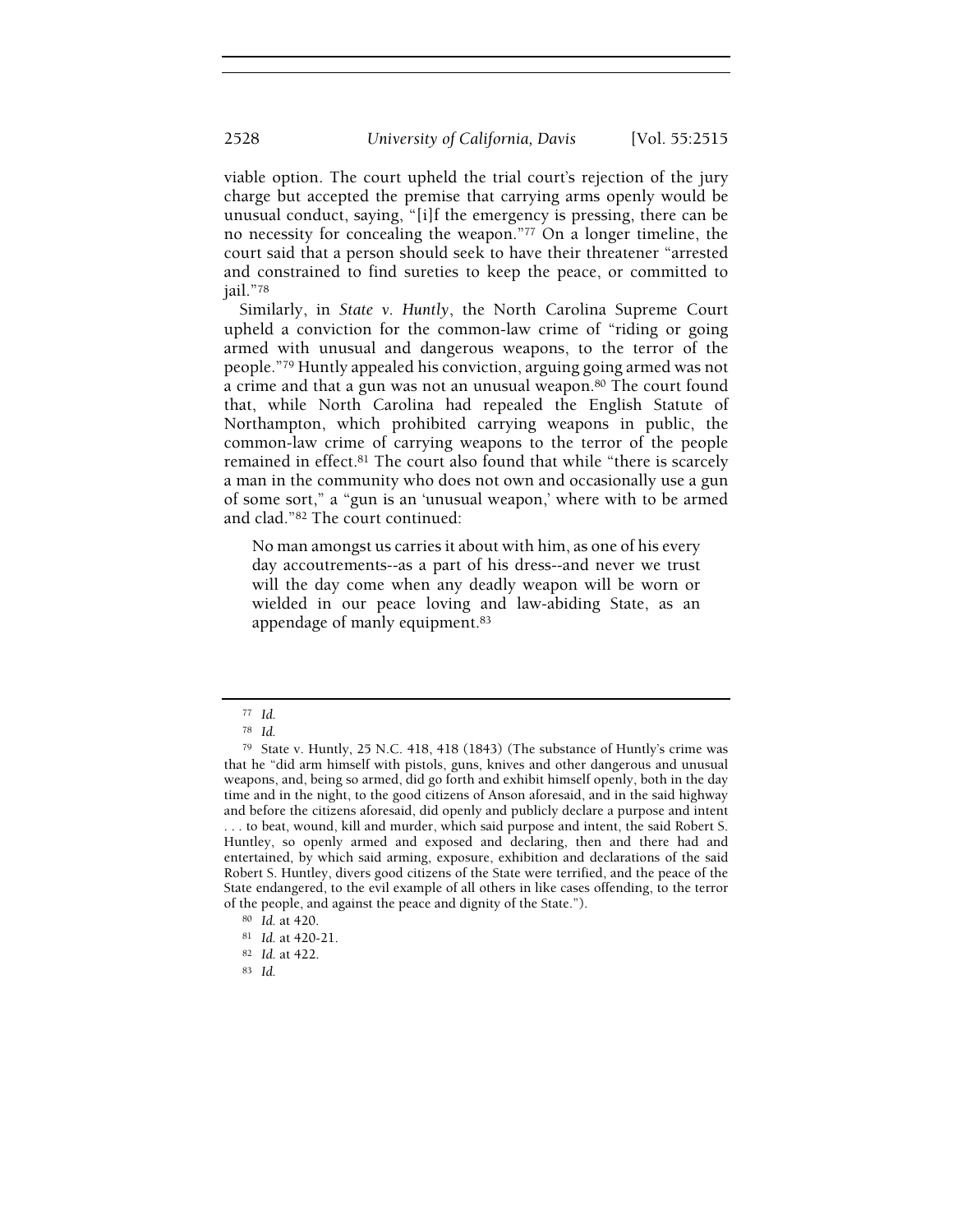The Huntly court went on to acknowledge that carrying a gun for "lawful purpose--either of business or amusement" was legal, but not in a manner "as will naturally terrify and alarm [] a peaceful people."<sup>84</sup>

Mirroring the language of the North Carolina Supreme Court in Huntley, one South Carolina grand jury issued a statement saying: "It is apparent to every good citizen and man of sense, that any gentleman would blush and feel deeply ashamed to be caught parading the streets on a public occasion, or, for the matter of that, on a private occasion, with a revolver swinging around his neck like a powder horn, or sticking vulgarly and threateningly out of his hip pocket, making him the picture of a pirate."<sup>85</sup> The grand jury went on to call carrying weapons openly "wrong and unmanly" and stated that "the best, most honored, bravest and most intelligent acquaintances, condemn it as ridiculous, and unnecessarily dangerous to the peace of the state and the lives of individuals."<sup>86</sup>

Smith, Reid, Huntly, and the grand jury materials support the view that openly carrying firearms during the course of one's everyday activities was not conduct that was viewed as normal or acceptable. With open carry off the table, a prohibition on carrying concealed weapons would have functioned much like a prohibition on carrying a weapon in public under most circumstances.

## B. Many Laws Prohibiting Concealed Carry Make Little Sense if Open Carry Was a Viable Option

Additional support for the understanding that open carry was not acceptable conduct comes from the text of statutes prohibiting concealed carry. Many of these laws contained exceptions allowing concealed carry in certain circumstances. These exceptions make little sense if people understood openly carrying arms to be a viable and appropriate way to carry weapons. If it was a widely accepted practice to carry weapons openly, exceptions to the concealed carry prohibition would have been unnecessary.

Kentucky, the first state to enact a complete prohibition on carrying concealed weapons, included an exception for those carrying weapons "when travelling on a journey."<sup>87</sup> Similar standards existed in Arkansas,

<sup>84</sup> Id.

<sup>85</sup> Presentment of the Grand Jury, WKLY. UNION TIMES (S.C.), June 25, 1879, at 2.

<sup>86</sup> Id.

<sup>87</sup> An Act to Prevent Persons in this Commonwealth from Wearing Concealed Arms, Except in Certain Cases, ch. 89, § 1, 1813 Ky. Acts 100.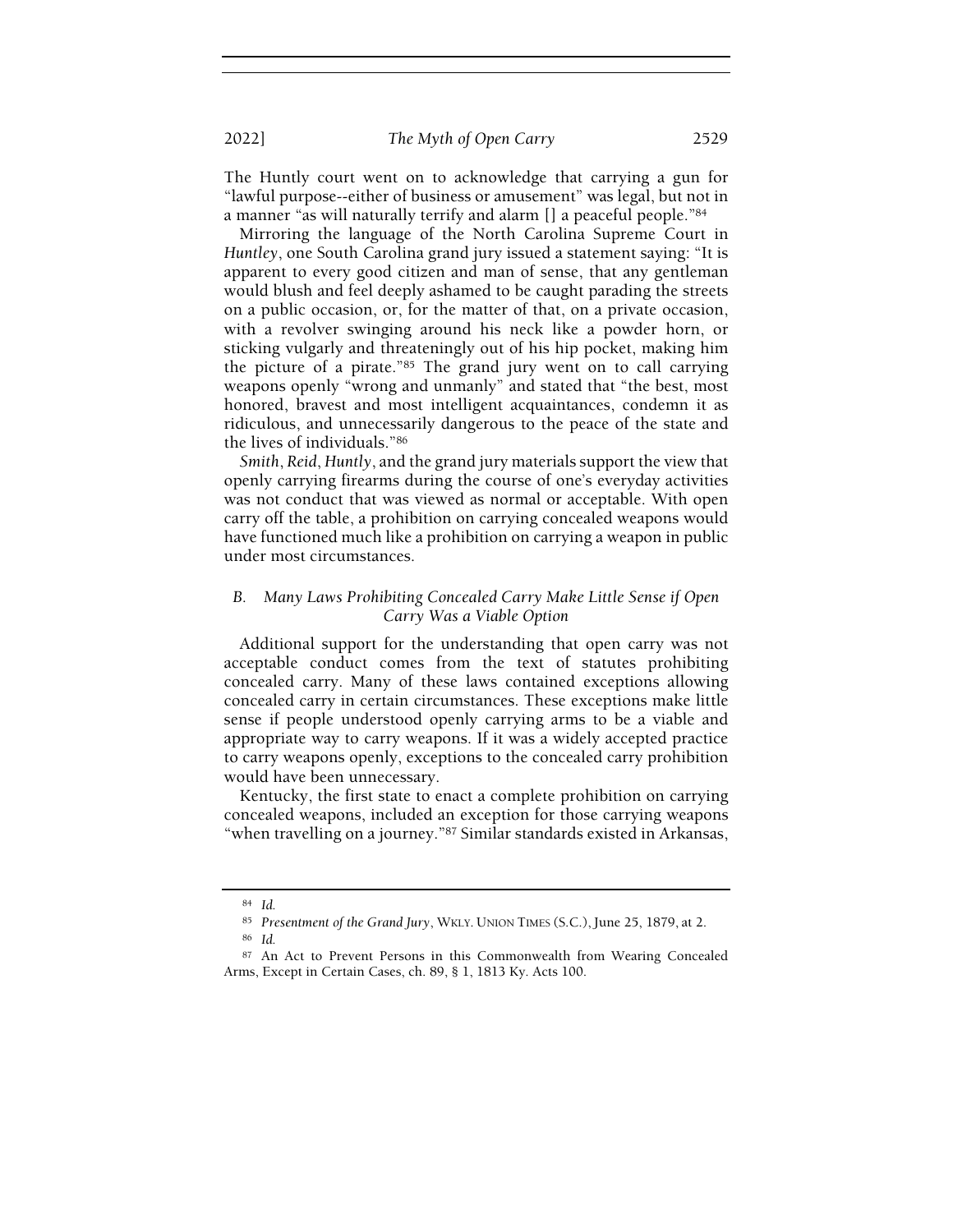Tennessee, Wyoming, 88 Arizona, 89 and Boise, Idaho. 90 Indiana excluded "travelers" from its 1819 prohibition on carrying concealed weapons.<sup>91</sup> California and the City of Los Angeles did the same.<sup>92</sup> Many states effectively excluded travelers from their concealed carry prohibition coverage by limiting the concealed carry prohibition to populated areas.<sup>93</sup>

Like other states, in 1841, Alabama excluded from its concealed weapons statute those "travelling, or setting out on a journey," but also excluded any "person [who] shall be threatened with, or have good cause to apprehend an attack."<sup>94</sup> This mirrored language that had been adopted by Massachusetts and Wisconsin in 1836 and 1838, respectively, both of which excluded from general prohibitions on carrying weapons those who had "reasonable cause to fear an assault or other injury, or violence to his person, or to his family or property."<sup>95</sup>

<sup>91</sup> An Act to Prohibit the Wearing of Concealed Weapons, 1819 Ind. Acts 39, ch. 23, sec. 1; 1905 Ind. Acts 687-68, sec. 449.

<sup>92</sup> WILLIAM. M. CASWELL, REVISED CHARTER AND COMPILED ORDINANCES AND RESOLUTIONS OF THE CITY OF LOS ANGELES 85 (Evening Express Steam Printing Establishment 1878); THEODORE HENRY HITTELL, THE GENERAL LAWS OF THE STATE OF CALIFORNIA, FROM 1850 TO 1864, at 261 (H.H. Bancroft & Co. 1868).

93 An Act To Prevent The Carrying Of Concealed Deadly Weapons In The Cities And Towns Of This Territory, 1862 Colo. Sess. Laws 56, § 1; An Act to Prevent the Carrying of Concealed Deadly Weapons in the Cities and Towns of This Territory, 1864 Mont. Laws 355, § 1; An Act Prohibiting the Carrying a Certain Class of Arms, within the Settlements and in Balls, 1852 N.M. Laws 67, § 1.

<sup>88</sup> JOSIAH A. VAN ORSDEL & FENIMORE CHATTERTON, REVISED STATUTES OF WYOMING, IN FORCE DECEMBER 1, 1899, at 1253 (Chaplin, Spafford & Mathison 1899).

<sup>89</sup> Crimes Against the Public Peace, 1901 Ariz. Sess. Laws 1251-53, tit. 11, §§ 381, 385, 390 ("Persons travelling may be permitted to carry arms within settlements or towns of the territory, for one-half hour after arriving in such settlements or towns, and while going out of such towns or settlements; and sheriffs and constables of the various counties of this territory and their lawfully appointed deputies may carry weapons in the legal discharge of the duties of their respective offices.").

<sup>90</sup> JOSIAH GOULD, A DIGEST OF THE STATUTES OF ARKANSAS ALL LAWS OF A GENERAL AND PERMANENT CHARACTER IN FORCE THE CLOSE OF THE SESSION OF THE GENERAL ASSEMBLY 395 (1858) (prohibiting carrying concealed weapons "unless upon a journey."); JAMES H. SHANKLAND, PUBLIC STATUTES OF THE STATE OF TENNESSEE, SINCE THE YEAR 1858. BEING IN THE NATURE OF A SUPPLEMENT TO THE CODE 94 (1871).

<sup>94</sup> Of Miscellaneous Offences, 1841 Ala. Laws 148-49, ch. 7, § 4. A few decades later Montgomery, Ala. enacted a local ordinance along the same lines. J.M. Falkner, THE CODE OF ORDINANCES OF THE CITY COUNCIL OF MONTGOMERY, WITH THE CHARTER 148-49 (Barrett & Brown 1879) (excluding from prohibition on carrying those "being threatened with or having good reason to apprehend an attack, or travelling or setting out on a journey.").

<sup>95</sup> 1836 Mass. Acts 750, ch. 134 § 16; 1838 Wis. Sess. Laws 381, § 16.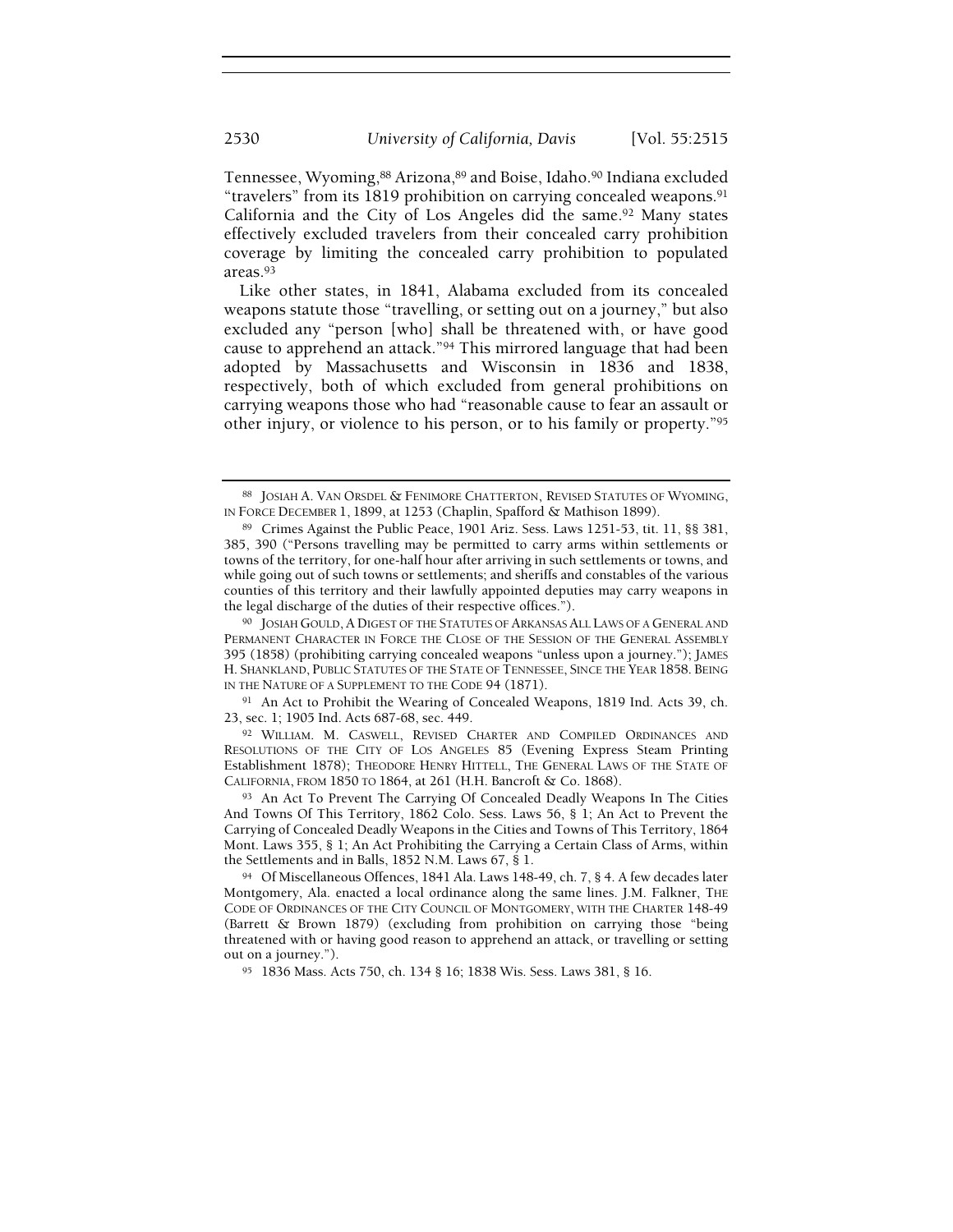A similar standard was adopted in Ohio in 1859, which prohibited concealed carry but created an affirmative defense for those who:

[A]t the time of carrying any of the weapon or weapons aforesaid, engaged in the pursuit of any lawful business, calling or employment and that the circumstances in which he was placed at the time aforesaid were such as to justify a prudent man in carrying the weapon or weapons aforesaid for the defense of his person, property or family. . .<sup>96</sup>

Kentucky adopted a similar standard in 1871, allowing the carrying of concealed weapons if a "person has reasonable grounds to believe his person, or the person of some of his family, or his property, is in danger from violence or crime," while also adopting a more limited traveler exception for those "required by their business or occupation to travel during the night."<sup>97</sup> In 1878, Mississippi adopted a law with nearly identical exceptions, and by 1881, Nebraska did the same.<sup>98</sup> In 1872, Wisconsin passed a complete prohibition on carrying concealed weapons with an exception for when a person had "reasonable cause to fear an assault or other injury or violence to his person, or to his family or property, or to any person under his immediate care or custody, or entitled to his protection or assistance."<sup>99</sup> The Wisconsin statute also included a catchall exception for when "it be made to appear that his possession of such weapon was for temporary purposes and with harmless intent."<sup>100</sup>

Again, these exceptions for travelers and people facing a specific threat make no sense in a world where openly carrying arms was viewed as acceptable and constitutionally protected conduct. State legislatures

<sup>96</sup> 1859 Ohio Laws 56, § 2.

<sup>97</sup> An Act to Prohibit the Carrying of Concealed Deadly Weapons, 1871 Ky. Acts 89, ch. 1888, §§ 1-2, 5.

<sup>98</sup> An Act to Prevent the Carrying of Concealed Weapons and for Other Purposes, 1878 Miss. Laws 175, ch. 46, § 1; Guy Ashton Brown, THE COMPILED STATUTES OF THE STATE OF NEBRASKA, COMPRISING ALL LAWS OF A GENERAL NATURE IN FORCE JULY 1, 1881, § 25, at 666 (1881) (stating "engaged in the pursuit of any lawful business, calling or employment, and the circumstances in which he was placed at the time aforesaid were such as to justify a prudent man in carrying the weapon or weapons aforesaid, for the defense of his person, property or family"). Omaha, Nebraska enacted an ordinance along the same lines. See W. J. CONNELL, THE REVISED ORDINANCES OF THE CITY OF OMAHA, NEBRASKA, EMBRACING ALL ORDINANCES OF A GENERAL NATURE IN FORCE, APRIL 1, 1890, TOGETHER WITH THE CHARTER FOR METROPOLITAN CITIES, THE CONSTITUTION OF THE UNITED STATES AND THE CONSTITUTION OF THE STATE OF NEBRASKA 344 (Gibson, Miller & Richardson 1890).

<sup>99</sup> 1872 Wis. Sess. Laws 17, ch. 7, § 1.

 $100$  Id.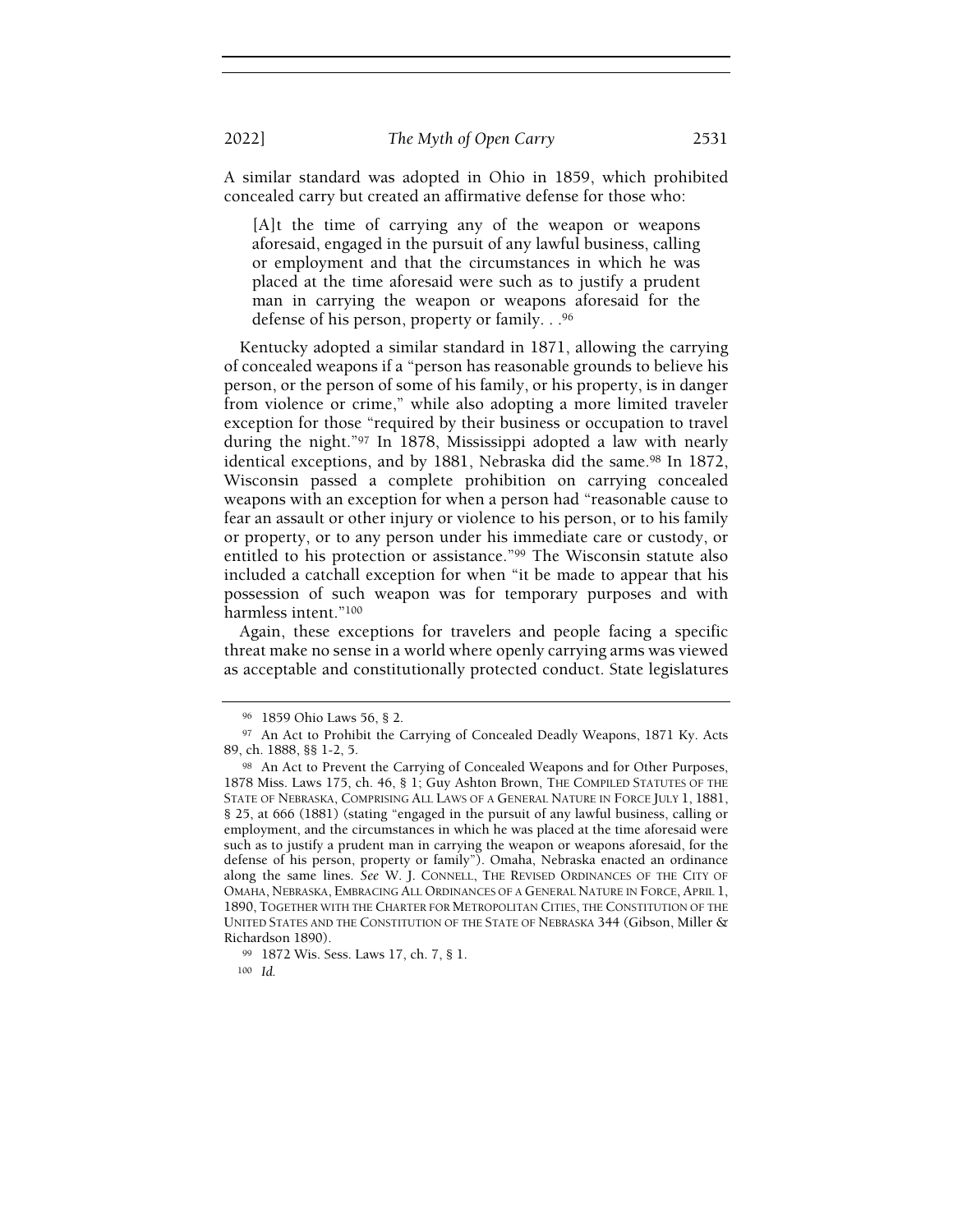would not create these narrow carveouts to their concealed carry prohibitions if openly carrying arms was a viable way to go about a person's life.

In the later nineteenth century, many states began to adopt concealed carry licensing systems while leaving open carry unregulated. This was true even in some Northern states that had historically regulated all carry, likely because there was no need to regulate open carry for the reasons discussed in this Article. Colorado broadly prohibited carrying concealed weapons but allowed local law enforcement to issue licenses for people to carry concealed weapons.<sup>101</sup> New Jersey,<sup>102</sup> Oregon,<sup>103</sup> California,<sup>104</sup> Delaware,<sup>105</sup> Connecticut,<sup>106</sup> and New York<sup>107</sup> did the same. Virginia and North Dakota gave the authority to issue licenses to local judges.<sup>108</sup> The cities of Buffalo, New York.; Evanston, Illinois; Lincoln, Nebraska; Fresno, California;<sup>109</sup> Spokane, Washington;<sup>110</sup> and Oregon City, Oregon,<sup>111</sup> also had discretionary licensing systems allowing for the carrying of concealed weapons.<sup>112</sup>

By 1881, New York City enacted a general prohibition on carrying concealed weapons, with a licensing system allowing any person "who

<sup>104</sup> Statutes of California, 1917 Cal. Stat. 221-25, ch. 145, § 6.

<sup>105</sup> Of Offences Against Public Justice, 1911 Del. Laws 739, ch. 275, § 1.

<sup>106</sup> Sale and Use of Pistols and Revolvers, 1923 Conn. Acts 3707, ch. 252, § 2-3.

<sup>107</sup> An Act to Amend the Penal Law, in Relation to the Sale and Carrying of Dangerous Weapons, 1911 N.Y. Laws, ch. 195, § 1.

<sup>108</sup> An Act to Amend and Re-Enact Section 3780 Of the Code in Relation to Carrying Concealed Weapons, 1908 Va. Acts 381, § 3780.

<sup>109</sup> Fresno, Cal., Ordinances of the City of Fresno § 8 (1896).

<sup>110</sup> Spokane, Wash., An Ordinance to Punish the Carrying of Concealed Weapons Within the City of Spokane § 1 (1896).

<sup>111</sup> Or. City, Or., An Ordinance Providing for the Punishment of Disorderly Persons, and Keepers, and Owners of Disorderly Houses § 2 (1898).

<sup>112</sup> An Act to Revise the Charter of the City of Buffalo, 1891 ch. 105, tit. 7, ch. 2, § 209, 1891 N.Y. Laws 129; EVANSTON, ILL., Concealed Weapons §§ 531, 537 (1893); Lincoln, Neb., Laws of Nebraska Relating to the City of Lincoln, An Ordinance Regulating and Prohibiting the Use of Fire-arms, Fire-works and Cannon in the City of Lincoln . . . Prescribing Penalties for Violation of the Provisions of This Ordinance, and Repealing Ordinances in Conflict Herewith, Art. XVI, § 6 (1895).

<sup>101</sup> CHARLES HAYDEN & PAUL WAYNE LEE, THE COMPILED LAWS OF COLORADO, 1921, § 248, at 1774 (The Smith-Brooks Printing Company 1922).

<sup>102</sup> A Supplement to an Act Entitled "An Act for the Punishment of Crimes," 1905 N.J. Laws 324-25, ch. 172, § 1.

<sup>103</sup> An Act Prohibiting the manufacture, sale, possession, carrying, or use of any blackjack, slungshot, billy, sandclub, sandbag, metal knuckles, dirk, dagger or stiletto, and regulating the carrying and sale of certain firearms, and defining the duties of certain executive officers, and providing penalties for violation of the provisions of this Act, 1917 Or. Laws 804-08, § 1, 3-A, 4, 4-A, 4-B, 4-C.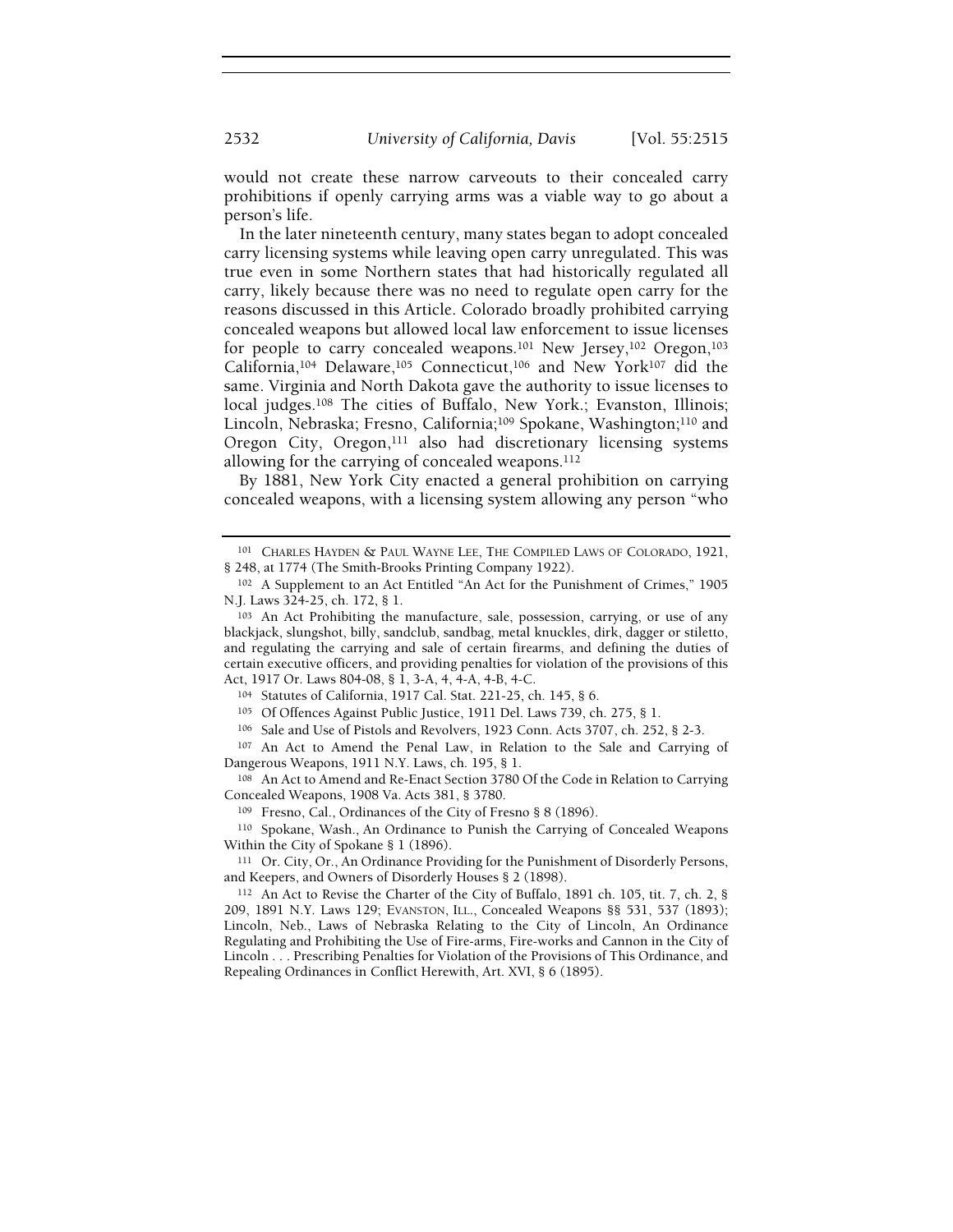has occasion to carry a pistol for his protection" to apply to the local precinct commander for a license to carry.<sup>113</sup> In the 1890s, Evansville, Missouri adopted a concealed carry prohibition with exceptions for "persons moving or travelling peaceably through this state" and anyone "threatened with great bodily harm, or [who] had good reason to carry the same in the necessary defense of his home, person or property."<sup>114</sup> Oregon City, Oregon, excepted those who carried "in self-defense, in protection of property."<sup>115</sup>

In the early 1920s, the United States Revolver Association, in an effort to preempt legislatures from adopting more stringent restrictions, proposed a model law regulating firearms.<sup>116</sup> The USRA Model Act prohibited carrying concealed weapons but allowed for the issuance of licenses to carry concealed if "the applicant has good reason to fear an injury to his person or property or for any other proper purpose, and that he is a suitable person to be so licensed."<sup>117</sup> This standard was adopted in California,<sup>118</sup> North Dakota,<sup>119</sup> Oregon,<sup>120</sup> and Indiana.<sup>121</sup>

Beginning in 1924, the National Conference of Commissioners on Uniform State Laws took up firearms legislation.<sup>122</sup> In 1926, the Conference selected the USRA Model Act "as the model of the draft of the Uniform Act," because it had "already gained ground" in the states.<sup>123</sup> The Conference expressed its belief that "the provisions of the proposed law present no constitutional obstacles" and "constitute no

<sup>113</sup> N.Y.C., N.Y., Carrying of Pistols §§ 264, 265 (1881) (stating "engaged in the pursuit of lawful business, calling or employment and the circumstances in which he was placed at the time aforesaid were such as to justify a prudent man in carrying the weapon or weapons aforesaid, for the defense of his person, property or family").

<sup>114</sup> Huntsville, Mo., An Ordinance in Relation to Carrying Deadly Weapons §§ 1, 2 (1894).

<sup>115</sup> Or. City, Or., § 2.

<sup>116</sup> HANDBOOK OF THE NATIONAL CONFERENCE OF COMMISSIONERS ON UNIFORM STATE LAWS AND PROCEEDINGS OF THE THIRTY-FOURTH ANNUAL MEETING 1, 728 (1924).

<sup>117</sup> Id. at 729.

<sup>118</sup> Act of June 13, 1923, ch. 339, § 8, 1923 Cal. Stat. 695, 698-99.

<sup>119</sup> Act of Mar. 7, 1923, Pistols and Revolvers, ch. 266, § 8, 1923 N.D. Laws 379, 381.

<sup>120</sup> Act of Feb. 26, 1925, ch. 260, § 8, 1925 Or. Laws 468, 471.

<sup>121</sup> Act of Mar. 12, 1925, ch. 207, § 7, 1925 Ind. Acts 495, 497.

<sup>122</sup> HANDBOOK OF THE NATIONAL CONFERENCE OF COMMISSIONERS ON UNIFORM STATE LAWS AND PROCEEDINGS OF THE THIRTY-FOURTH ANNUAL MEETING, supra note 116, at 729 (1924).

<sup>123</sup> REPORT OF COMM. ON ACT TO REGULATE THE SALE & POSSESSION OF FIREARMS, NAT'<sup>L</sup> CONF. ON UNIFORM STATE LAWS 569 (1930) (Conf. Rep.).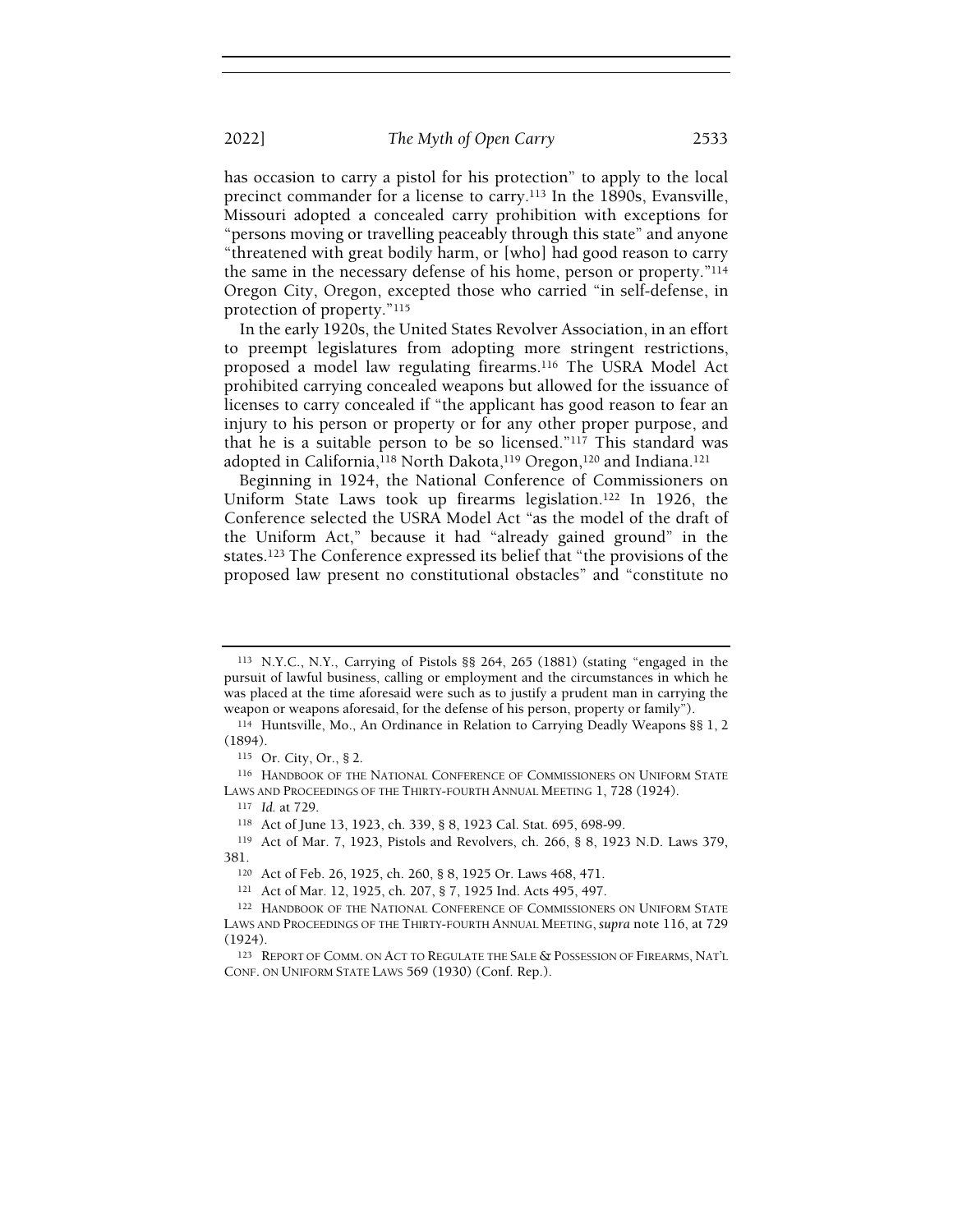radical changes in existing laws."<sup>124</sup> After making modest revisions to the law, it was dubbed the Uniform Firearms Act and approved by both the National Conference of Commissioners and the American Bar Association.<sup>125</sup> The UFA, which retained the USRA Model Act's licensing provisions, was passed in Pennsylvania,<sup>126</sup> South Dakota,<sup>127</sup> Washington,<sup>128</sup> and Alabama.<sup>129</sup>

Again, the exceptions to the general rule prohibiting the carrying of concealed weapons in the USRA Model Act and UFA make little sense in a world where openly carrying firearms was viewed as acceptable conduct, let alone a world where it was common. No one would risk fine or imprisonment on the strength of their self-defense justification to carry a concealed handgun if openly carrying a gun was viewed as virtuous. There would be no reason to create exceptions for travelers if the normal way to carry arms was fully exposed. There would certainly be no need to create stringent licensing systems for the issuance of permits to carry concealed weapons if openly carrying firearms was viewed as a viable alternative. These laws only make sense if openly carrying firearms was not something people were willing to do in their everyday lives.

# C. Carrying Weapons in Public, Especially Openly, Was Viewed as a Sign of Social Disorder and Chaos

The historical evidence shows people rarely talked about openly carrying weapons, but when they did, it was almost entirely negatively.<sup>130</sup> People carrying weapons in public, and especially openly carrying weapons, was understood to be a sign of anarchic conditions or a breakdown in social order.<sup>131</sup> Rather than being an exercise of a respected right, openly carrying guns was a sign that a place had devolved into chaos.<sup>132</sup>

<sup>124</sup> HANDBOOK OF THE NATIONAL CONFERENCE OF COMMISSIONERS ON UNIFORM STATE LAWS AND PROCEEDINGS OF THE THIRTY-FIFTH ANNUAL MEETING, at 574 (1926).

<sup>125</sup> REPORT OF COMM. ON ACT TO REGULATE THE SALE & POSSESSION OF FIREARMS, NAT'<sup>L</sup> CONF. ON UNIFORM STATE LAWS, at 568.

<sup>126</sup> Uniform Firearms Act, No. 158, § 7, 1931 Pa. Laws 497, 498-99.

<sup>127</sup> Adopting the Uniform Firearms Act, 1935 S.D. Sess. Laws ch. 208, § 7, 355, 356.

<sup>128</sup> Short Firearms, ch. 172, § 7, 1935 Wash. Sess. Laws 599, 601, 600-601.

<sup>129</sup> Act of Apr. 6, 1936, No. 82, § 7, 1936 Ala. Laws 51, 52.

<sup>130</sup> See infra Part III.C.

<sup>131</sup> Id.

<sup>132</sup> Id.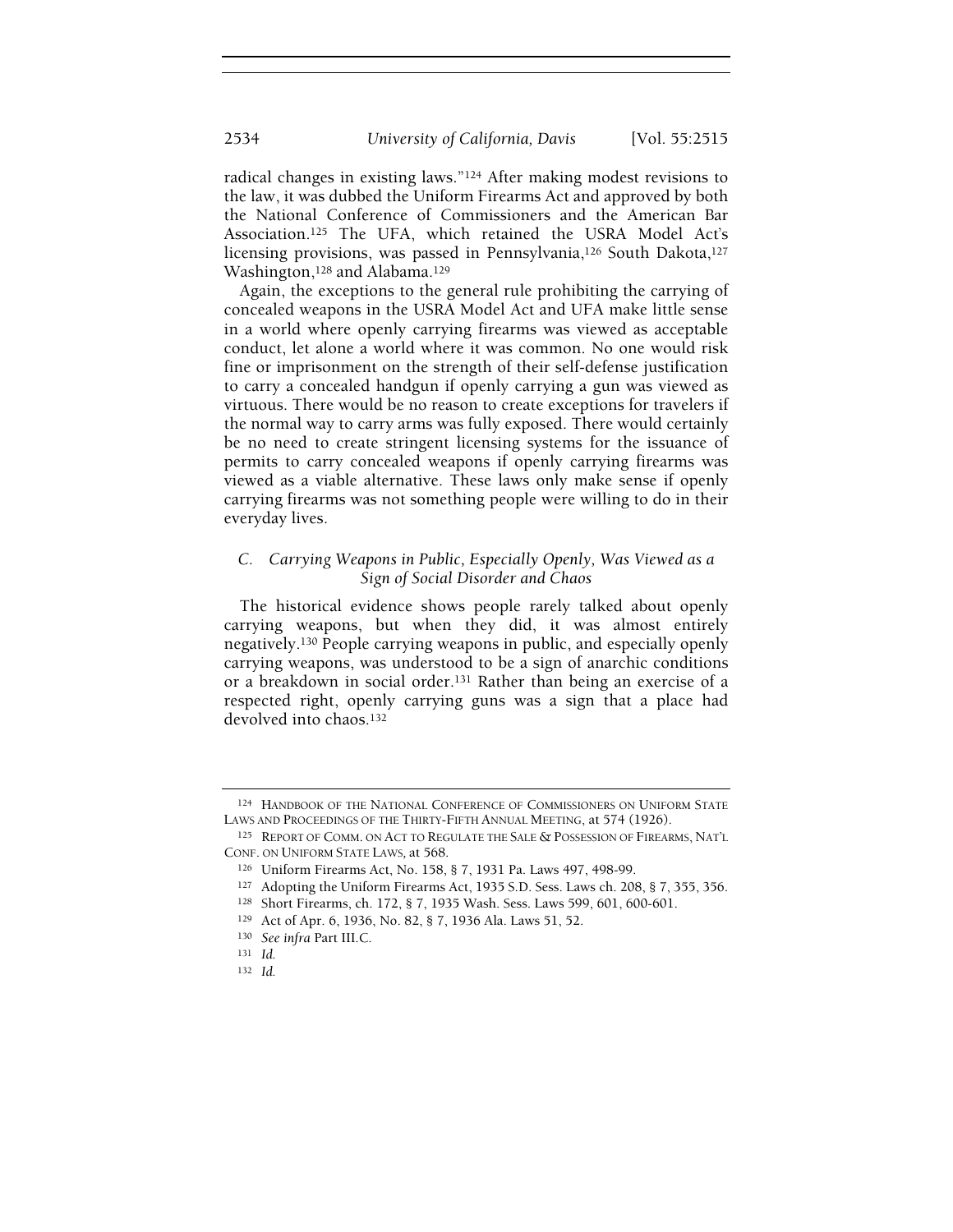When setting the scene for a semi-mythical story about frontier outlaws in Texas, the American Review, a literary magazine, described the anarchic state of society in Shelby County:

Every body knows that Texas has been the peculiar and favorite resort of restless adventurous men, and not those of this stamp simply, but as well the vicious and unprincipled, of nearly all nations . . . the quick wrath and bloody hand should be often simultaneous, where the most formidable weapons were openly worn, law and its restraints little regarded, and general sentiment favored a resort to them on trivial occasions.<sup>133</sup>

A newspaper editor in Louisiana described "a sad state of affairs" in Shreveport where "the citizens all, or nearly all, go armed."<sup>134</sup> And, in describing the chaos in Utah during the Mormon Wars, a newspaper correspondent noted that "[b]oth Mormons and Gentiles carry weapons openly in the streets."<sup>135</sup>

The open carrying of firearms during political activity was viewed as especially outrageous. In describing the "riot, disorder, violence and bloodshed" that accompanied an 1860 municipal election in D.C., the aggrieved candidate pointedly noted that "some of my opponents openly displayed their weapons, while many of them were known to the police to have weapons concealed."<sup>136</sup> In describing the alleged abuses of the Republican Party, one Democratic newspaper in Nashville noted: "Circulars of an inflammatory character have been freely distributed, falsehoods of the most outrageous character have been freely circulated, deadly weapons have been openly carried, and threats of personal violence indulged in[.]"<sup>137</sup>

In describing the highest casualty lynching in U.S. history, one D.C. newspaper noted that "the citizens [were] openly bearing weapons."<sup>138</sup> Another newspaper described "[a] [s]tate bordering on anarchy" where union strikers had gone "openly about with loaded weapons in their hands."<sup>139</sup>

<sup>133</sup> Charles Winterfield, Jack Long; or, Lynch-Law and Vengeance, 1 AM. REV.: A WHIG J. POL., LITERATURE, ART & SCI. 121, 121 (1845).

<sup>134</sup> Murder, BATON ROGUE GAZETTE, July 30, 1842.

<sup>135</sup> Mormons Won't Rent Nor Buy, CLEVELAND MORNING LEADER, Aug. 2, 1858.

<sup>136</sup> To the Board of Aldermen and Common Council of the City of Washington, EVENING STAR (D.C.), June 11, 1860.

<sup>137</sup> Yesterday's Work, NASHVILLE UNION & AM., Aug. 7, 1874.

<sup>138</sup> Like a Weird Dream, SUNDAY HERALD & WKLY. NAT'L INTELLIGENCER (D.C.), Mar. 22, 1891, at 6.

<sup>139</sup> Not Wanted in the Borough, WATERBURY EVENING DEMOCRAT, July 12, 1892.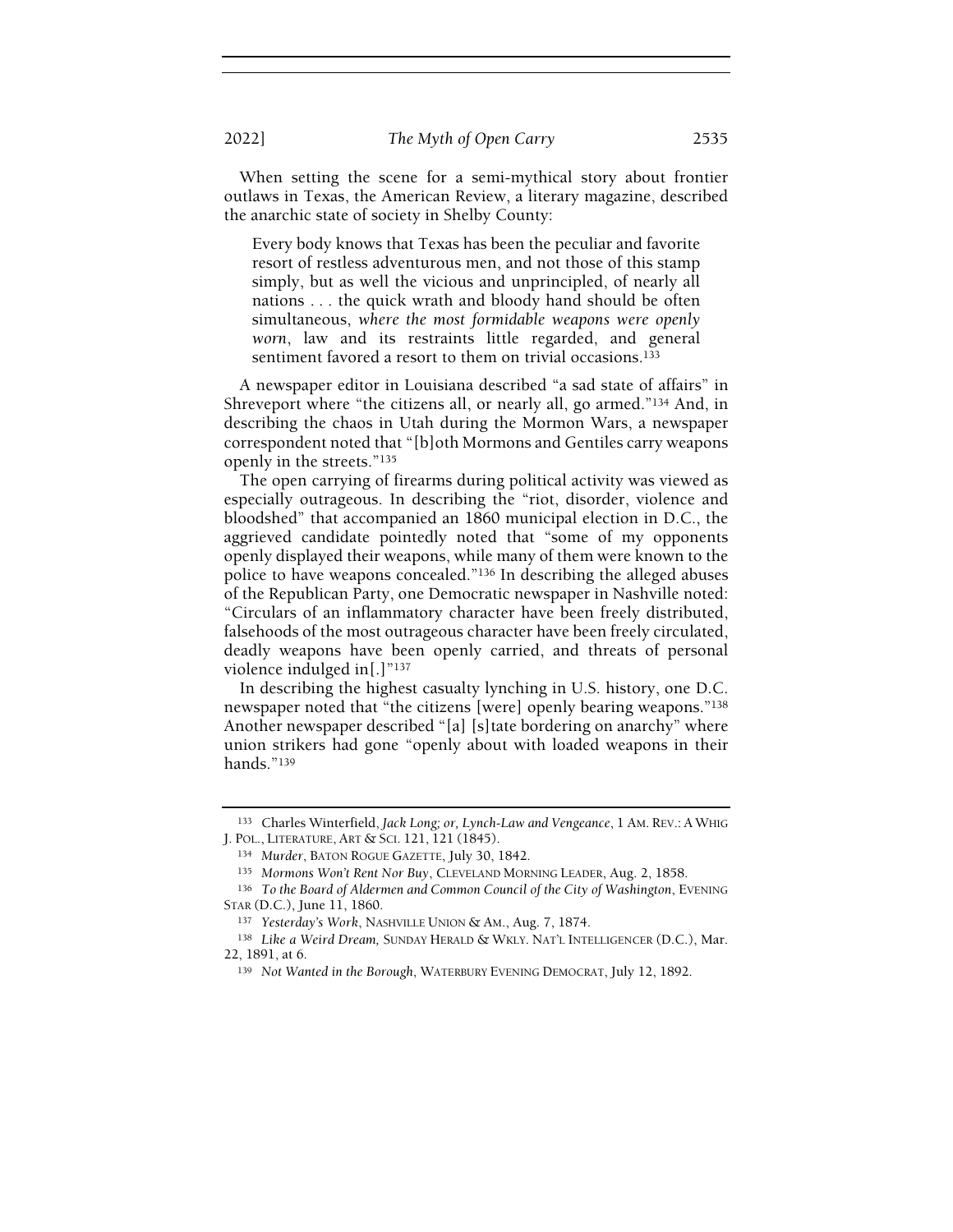Inversely, the fact that people no longer carried weapons in public, either openly or concealed, was frequently described as a sign that law and order had been established in a community. A Nevada vigilance committee announced the restoration of order in its area by noting "our elections on three occasions have been peaceable and untainted by fraud, quiet and order reign in our streets; virtue is not openly outraged on the highways; deadly weapons are no longer publicly displayed and defiantly used."<sup>140</sup> In 1876, General August Kautz issued a report on the status of the Arizona Territory that began: "I am pleased to be able to state that peace and quiet prevails throughout the Territory, and that the inhabitants no longer think of going armed whilst pursuing their various avocations as was the case a few years ago."<sup>141</sup> Similarly, a Bozeman, Montana newspaper noted that people in the east thought that in Montana "people have to go armed to protect themselves," "while in fact, life and property are more secure here than elsewhere."<sup>142</sup> A Texas livestock trade publication suggested that the Texas beef industry should run ads informing people that "it was no longer essential that cowboys should go armed" in order to spur investment into the purportedly pacified state.<sup>143</sup>

The Wheeling Register in West Virginia laid out this dichotomy in an editorial criticizing the practice of carrying weapons in public, stating that carrying weapons might be appropriate"[i]f there were no law; if there were no officers of the law; and if the community were made up of lawless and uncivilized people."<sup>144</sup> The editorial further stated that if there is not "ample protection of life and property in the civil law," then a person is "entitled to arm himself and carry his weapons of defense openly and conspicuously—to strap them about him as the savage does in his native forest."<sup>145</sup> The paper, however, made clear that "there is, in fact, no occasion for this barbarous habit of going about with pistols and knives. It is an insult to civilization."<sup>146</sup> The paper noted that "even the custom of wearing swords, which for a long time was countenanced in European countries, and was supposed to give dignity and position

<sup>140</sup> Address of the Executive Committee of Vigilance, NEV. J., Oct. 23, 1857.

<sup>141</sup> Gen. Kautz's Report, ARIZ. WKLY. MINER, Dec. 15, 1876.

<sup>142</sup> Samuel W. Langhorne ed., Weekly Chronical Bozeman, Mont., BOZEMAN WKLY. CHRON. (Dec. 5, 1883).

<sup>&</sup>lt;sup>143</sup> See The Apportionment Bill, WKLY. STATESMAN (Austin, Tex.), Feb. 16, 1882, at 4 (summarizing a piece from the "Live Stock Journal").

<sup>144</sup> See The Pistol, WHEELING REG., (Wheeling, W. Va.), July 11, 1879, at 2.

<sup>145</sup> Id.

<sup>146</sup> Id.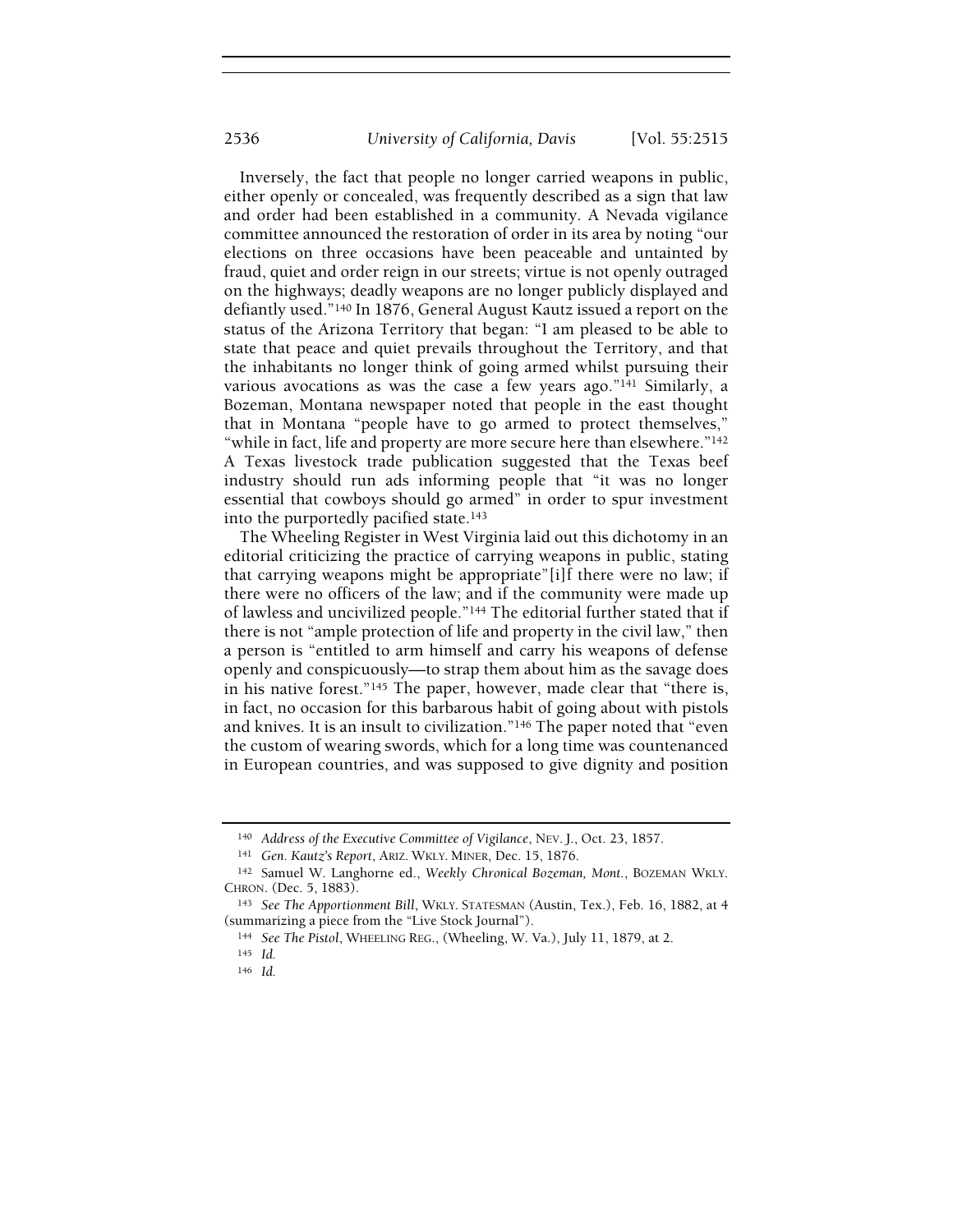to the possessor, has been frowned down by the good sense of mankind three quarters of a century ago." $147$ 

An Oregon paper adopted a similar line, stating, "to carry fire-arms, or other dangerous weapons, is itself a crime; it proved murderous thoughts and intentions; it shows a latent disposition to slay if occasion arise, and it is not, except in rare cases, justified by personal danger."<sup>148</sup> The paper went on to say, "[a] man who carries pistols among men without pistols is not merely a coward—he is every unarmed man's enemy, and he ought to be driven out of the society he outrages."<sup>149</sup> In calling for enforcement of the prohibition on carrying weapons, the anonymous author stated: "Either let us all wear weapons openly, as in old times, or let the coward who concealed one be treated as a premeditating murderer, to whom is due neither clemency nor toleration."<sup>150</sup> An editorial in an Austin, Texas paper stated, "cowardly bullies go armed and the honest and upright obey the country's laws and are unarmed."<sup>151</sup> The piece went on to say, "no good and worthy citizen will bear arms, not only because it is violative of the law, but because it is a constant confession either of cowardice or of the purpose to kill."<sup>152</sup>

Taking these materials together, it is difficult to believe that openly carrying weapons during ordinary activities was understood as acceptable, constitutionally protected activity. It is hard to believe that conduct was understood to be a "venerable, widely understood  $libert[y]$ " when doing so was viewed as a sign of civilizational collapse.<sup>153</sup>

## D. When Open Carry Did Occur, It Was Viewed as Bizarre and Newsworthy

While proving a negative, especially with incomplete historical records, is always difficult, there is virtually no evidence that anyone in the late eighteenth or nineteenth century consistently carried a gun

<sup>147</sup> Id.

<sup>148</sup> Thou Shalt Not Kill, DAILY ASTORIAN, Oct. 10, 1882, at 2.

<sup>149</sup> Id.

<sup>150</sup> Id.

<sup>151</sup> Fighting Played Out, WKLY. DEMOCRATIC STATESMAN (Austin, Tex.), Oct. 24, 1878,

at 1.

<sup>152</sup> Id.

<sup>153</sup> See District of Columbia v. Heller, 554 U.S. 570, 605 (2008).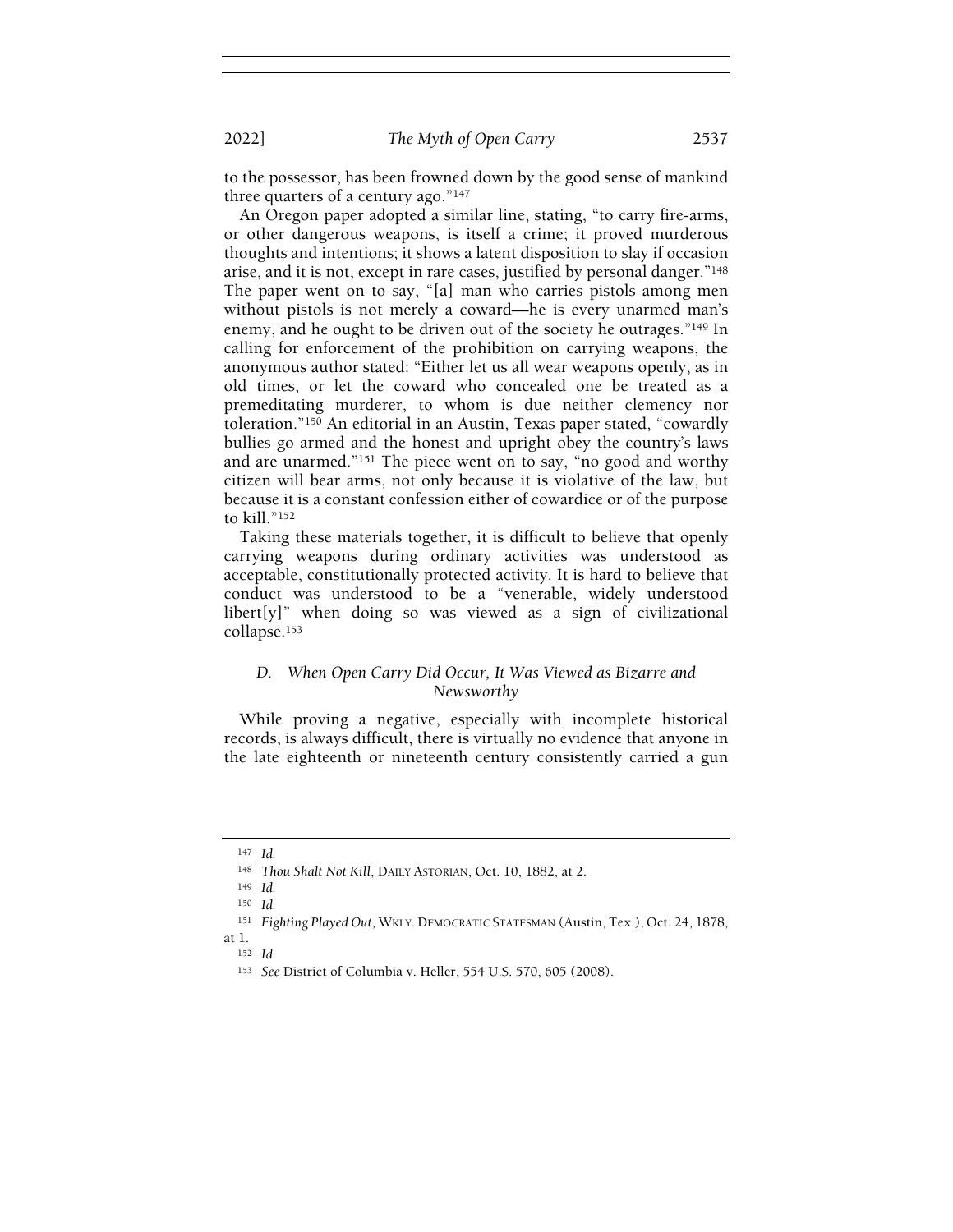openly in public.<sup>154</sup> There is certainly no evidence that openly carrying a gun in populated areas was viewed as acceptable conduct.

In an 1846 speech, future Senator Charles Sumner distinguished between the past, when "the sword was the indispensable companion of the gentleman, wherever he appeared," with the present, when a person would be "deemed a madman or bully" if he wore a gun in public.<sup>155</sup>

The small number of cases where people did openly carry received media coverage ranging from outraged to condescending. One example came in Omaha, Nebraska, where Tom Keeler, "a notorious rough and daring desperado" who "never was seen without a revolver openly strapped to his hip belt," was arrested for openly carrying a handgun.<sup>156</sup> The baffled authorities arrested him for carrying concealed weapons but were forced to release him because his conduct did not fall within the state's concealed carry prohibition.<sup>157</sup> The court did issue a reprimand before releasing Keeler "on condition that he not make an open exhibition of his arsenal."<sup>158</sup> Shortly afterward, Keeler was killed in a duel by a man who went armed in response to Keeler's threats.<sup>159</sup>

In D.C., the arrest of a man "with a pistol sticking out of his waist belt somewhat intoxicated looking like some bold knight" garnered a story in the local paper under the title, "A Dangerous Person."<sup>160</sup> The man was fined twenty dollars and, failing payment, was compelled to work on the D.C. penal farm for ninety days.<sup>161</sup> In another example from D.C., a young black man fearing "night doctors," mythical doctors who would abduct black people for medical experiments, openly carried a pistol in his hand while walking at night.<sup>162</sup> He was arrested and, presumably because his carrying did not technically violate D.C.'s prohibition on carrying concealed weapons, warned to "leave your weapons at home" and made to pay a bond for his future good

<sup>154</sup> The author extensively searched the Library of Congress, Chronicling America newspaper archive. LIBR. OF CONG., https://chroniclingamerica.loc.gov/ [https://perma.cc/ DA2H-2K4H].

<sup>155</sup> CHARLES SUMNER, THE TRUE GRANDEUR OF NATIONS: MR. SUMNER'S ORATION 76 (J. H. Eastburn, City Books 1845).

<sup>156</sup> How a Feud Was Settled in Nebraska-Dueling Without Formalities, CHI. DAILY TRIB., Dec. 11, 1874, at 2.

<sup>157</sup> Id.

<sup>158</sup> Id.

<sup>159</sup> Id.

<sup>160</sup> A Dangerous Person, EVENING STAR (D.C.), Aug. 26, 1858, at 3.

<sup>161</sup> Id.

<sup>162</sup> Afraid of Night Doctors, EVENING STAR (D.C.), Dec. 5, 1887, at 5.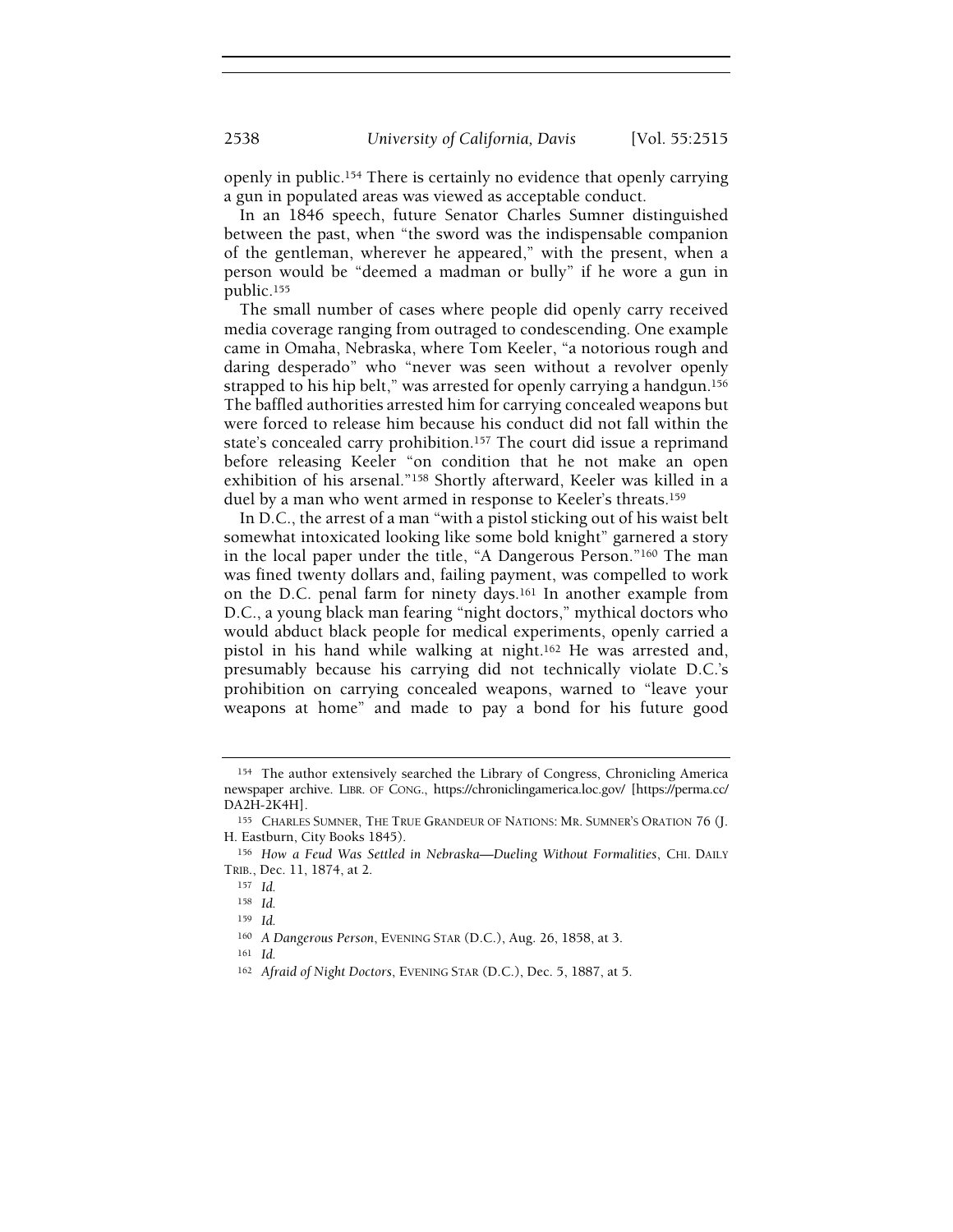behavior.<sup>163</sup> A New York man openly carrying a pistol was apparently unusual enough that it made national news. When he was confronted by police while standing outside of a bank, the man explained that openly carrying was not technically illegal and said he was there to murder someone (this was likely sensationalized as the story made its way away from New York). The less-than-entertained police instructed him to move along.<sup>164</sup>

Another story that gained national attention was when "Babe" Hawkins, an Indiana "desperado of the worst character" who "terrorized the county for years" openly carried guns around town after being denied a reduction in his bond for a prior assault.<sup>165</sup> The story was apparently noteworthy enough that it was reported three states over in an Omaha paper.<sup>166</sup> Another story in a North Carolina paper discussed how wagons "guarded by three men with openly displayed weapons, naturally aroused much astonishment and inquiry" among New Yorkers.<sup>167</sup>

If openly carrying weapons in populated public places was widely understood to be socially acceptable, constitutionally protected conduct, then it would be odd for the exercise of the right to be met with shock and outrage. One would expect the exercise of a "venerable, widely understood liberty" to be viewed as normal rather than shocking. As far as the author can tell, there is no time in American history where that was the case.

## E. Carrying Weapons Was Only Deemed Acceptable When a Person Faced a Specific Threat

Most commentators did not seem to believe that it was never acceptable to carry weapons in public; rather, they believed weapons should only be carried when a person faced a specific threat. In this context — a person faced with a specific threat — some commentators advocated for open rather than concealed carry. But such commentary does not support the gun rights view that there is a Second Amendment right to carry a weapon all the time. Rather, it shows the right was historically limited to carrying weapons when facing a specific danger. There are almost innumerable examples of newspapers advising people of specific threats and telling them to go armed in response.

<sup>163</sup> Id.

<sup>164</sup> See He Carried His Big Revolver, LANCASTER DAILY INTELLIGENCER, Feb. 7, 1889, at 1.

<sup>165</sup> Carried His Guns in Sight, OMAHA DAILY BEE, June 14, 1893, at 6.

<sup>166</sup> See id.

<sup>167</sup> Uncle Sam's Gold Train, FISHERMAN & FARMER (Edenton, N.C.), Aug. 19, 1892, at 7.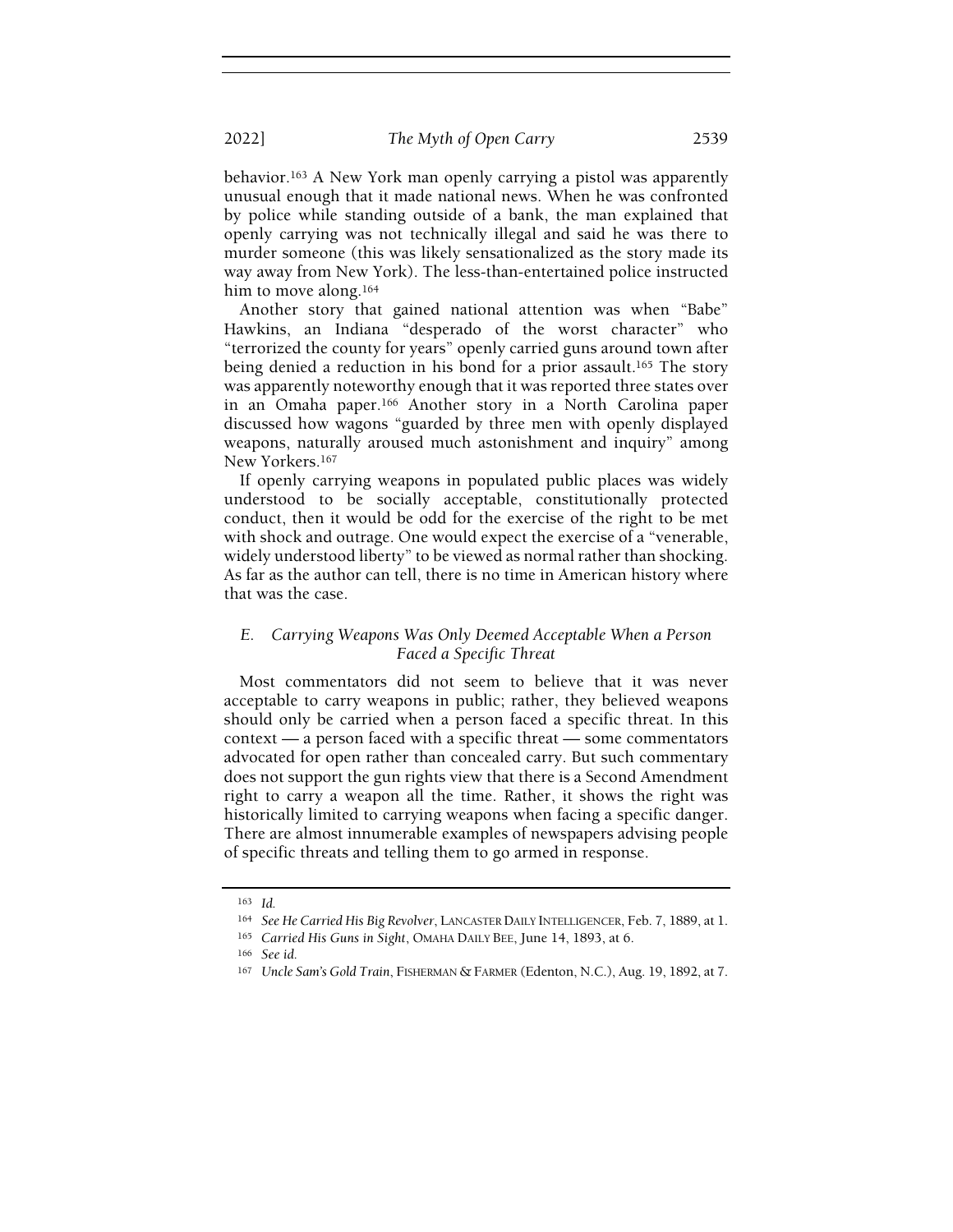For example, in one newspaper editorial criticizing the practice of carrying concealed weapons, the editor stated: "If a man is really in danger of assault let him openly carry such weapons as he needs."<sup>168</sup> The editorial then strongly implied that carrying weapons openly would have been seen as unusual, saying: "There is no disgrace in doing whatever is essential for public safety. Nothing would tend more powerfully to exhibit the defective protection of the laws, and to induce reform, than for everybody who is in danger of personal assault, or conceives himself to be, to appear armed in the streets."<sup>169</sup> Similarly, the Interior Journal, a Kentucky paper, stated: "If a man is afraid someone will hurt him, and feels the necessity of carrying a weapon let him do it openly and above board by strapping it on the outside of his clothing."<sup>170</sup> A West Virginia paper stated:"[t]he man who has necessity for carrying a weapon is free to do so, provided he is frank and manly enough not to conceal it—not to hide it about him that he take some one unawares, or shoot him in the back."<sup>171</sup>

Newspaper articles warning readers of a particular danger and advising them to go armed in certain places or situations were also common.<sup>172</sup> These threats ranged from generic crime<sup>173</sup> to run-away slaves,<sup>174</sup> pro-slavery vigilantes,<sup>175</sup> members of Congress,<sup>176</sup> ghosts,<sup>177</sup>

<sup>169</sup> See id.

<sup>172</sup> See, e.g., Daring Attempt to Rob the Mail, BOS. WKLY. MESSENGER (Bos., Mass.), Jan. 26, 1837, at 4 (reporting on a robbery attempt of mailman and call for citizens of D.C. to go armed because of out of control crime); CAIRO BULL. (Cairo, Ill.), Jan. 28 ,1869. at 1 (Call for people to carry firearms due to a rabid dog).

<sup>168</sup> Concealed Weapons, DAILY STATE J. (Alexandria, Va.), Feb. 17, 1872, at 2.

<sup>170</sup> INTERIOR J. (Stanford, Ky.), Jan. 25, 1878, at 2.

<sup>171</sup> The Pistol, WHEELING REG., July 11, 1879, at 2. West Virginia's law followed the Massachusetts model, "If any person go armed with a deadly or dangerous weapon, without reasonable cause to fear violence to his person, family, or property, he may be required to give a recognizance." 1870 W. Va. Code 703, For Preventing the Commission of Crimes, ch. 153, § 8.

<sup>&</sup>lt;sup>173</sup> E.g., Daring Attempt to Rob the Mail, supra note 172 at 4; STAR OF THE N. (Bloomsburg, Pa.), Oct. 28, 1857, at 2; DAILY NAT'L REPUBLICAN (D.C), July 27, 1865, at 1; OMAHA DAILY BEE, Dec. 11, 1884, at 6; WASHINGTON CRITIC (D.C.), July 10, 1885, at 1; ARIZ. SILVER BELT, Nov. 13, 1886, at 1; EVENING BULL. (Maysville, Ky.), Feb. 16, 1888, at 1.

<sup>174</sup> E.g., PLANTERS BANNER (Franklin, La.), July 17, 1852, at 2.

<sup>175</sup> E.g., KAN. HERALD OF FREEDOM (Wakarusa, Kan.), Dec. 13, 1856, at 1.

<sup>176</sup> E.g., English and Montgomery Again, MEIGS CNTY. TEL. (Pomeroy, Ohio), Dec. 28, 1858, at 2; The Pistol Scene in Congress, PORTAGE CNTY. DEMOCRAT (Raveena, Ohio), Jan. 25, 1860, at 2.

<sup>177</sup> E.g., The Connecticut Ghosts Again, PENNY PRESS (Cin., Ohio), Feb. 17, 1860, at 1.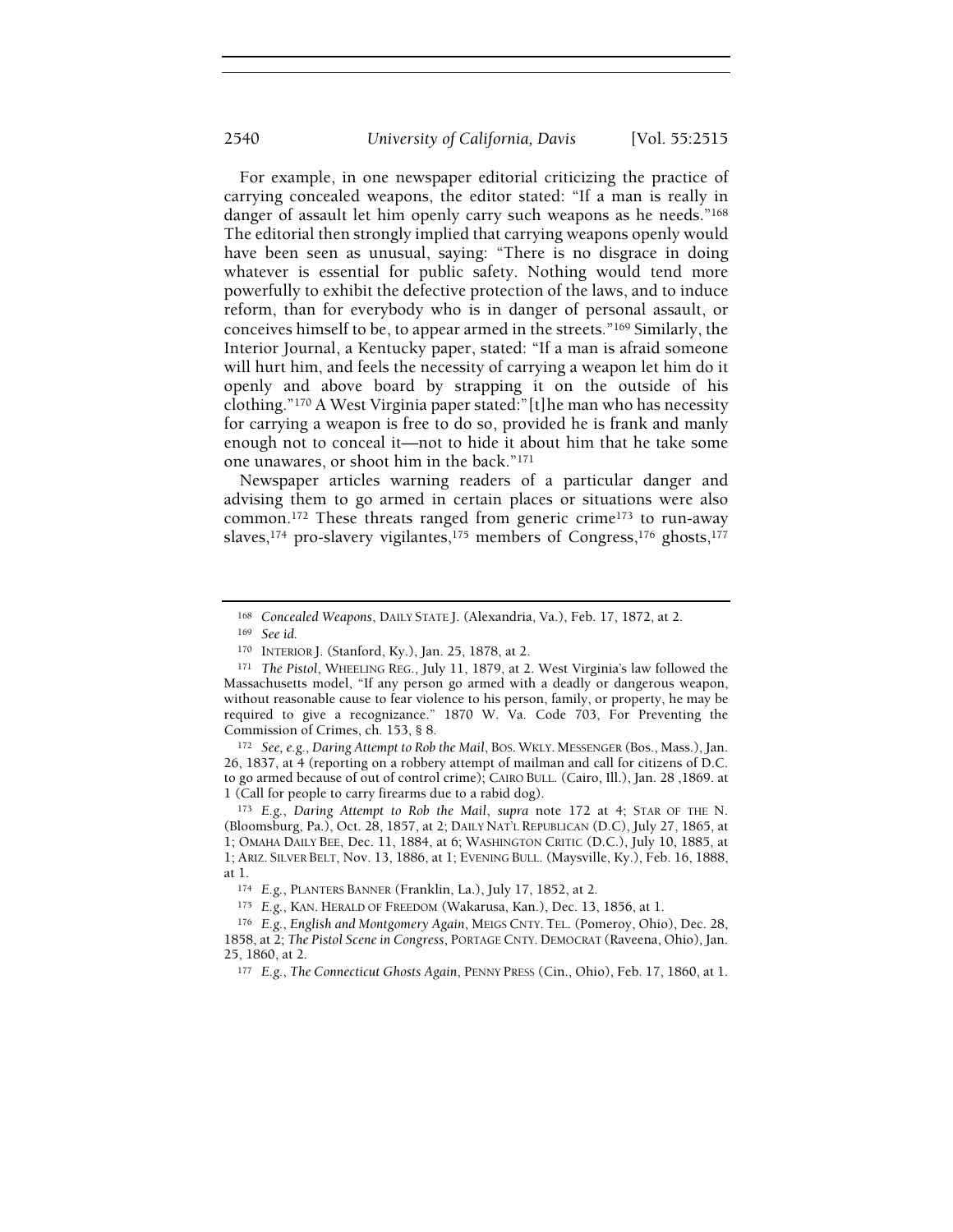rabid dogs,<sup>178</sup> Democrats,<sup>179</sup> mountain lions,<sup>180</sup> garroters,<sup>181</sup> heavyweight champion John L. Sullivan,<sup>182</sup> a defendant's coconspirators,<sup>183</sup> an escaped gorilla,<sup>184</sup> wolves,<sup>185</sup> wild dogs,<sup>186</sup> vagrants,<sup>187</sup> a half-bear half-man monster,<sup>188</sup> refugees from a flood,<sup>189</sup> and a mayor suffering from mental illness.<sup>190</sup> Other sources called for stronger enforcement of the laws to prevent society from spiraling far enough for carrying to become necessary.<sup>191</sup>

In the Iron County Register, Thomas Calahan wrote a series on the right to bear arms in Missouri.<sup>192</sup> Calahan rejected the popular claim that "the practice of carrying weapons openly is the action of a bully and a coward," mentioning that he had recently openly carried a shotgun when facing threats from a group of mounted desperadoes.<sup>193</sup> The Opelousas Courier criticized the practice of carrying weapons as cowardly, saying, "it looks cowardly to go armed when there is no immediate peril to the person from an enemy. Even then, we think the

<sup>178</sup> E.g., Abbreviated Telegrams, ROCK ISLAND ARGUS (Ill.), Nov. 14, 1889, at 2; Hydrophobia, CAIRO BULL. (Ill.), Jan. 28, 1869, at 1.

<sup>&</sup>lt;sup>179</sup> E.g., Presentment of Points by the Republican Counsel, Crimes of Bulldozers, HELENA WKLY. HERALD (Mont.), Dec. 28, 1876, at 5.

<sup>180</sup> E.g., If Not a Mexican Lion, What Is It?, DALLAS HERALD, Jan. 13, 1878, at 1.

<sup>181</sup> E.g., Crimes and Casualties, SAINT LANDRY DEMOCRAT (Opelousas, La.), Feb. 4, 1882, at 2.

<sup>182</sup> E.g., Bostonians Arming to Meet Sullivan, OMAHA DAILY BEE, Feb. 2, 1885, at 7.

<sup>183</sup> E.g., Wanted to Catch the Governor, ST. PAUL DAILY GLOBE, Dec. 23, 1885, at 1.

<sup>184</sup> E.g., Scared by a Big Gorilla, DAILY EVENING BULL. (Maysville, Kent.), Nov. 3, 1886, at 4. Racist caricatures often used great apes as stand ins for Black people. See Brent Staples, The Racist Trope That Won't Die, N.Y. TIMES (June 17, 2018), https://www.nytimes.com/2018/06/17/opinion/roseanne-racism-blacks-apes.html [https://perma.cc/45AR-2365] (tracing the history of the use racist caricature and its continued prevalence today). There is no indication that is occurring in this article.

<sup>185</sup> E.g., Chased by Wolves, ST. PAUL DAILY GLOBE, Apr. 1, 1888, at 7 (advising that citizens go armed for fear of wolves).

<sup>186</sup> E.g., Bismarck in Brief, BISMARCK WKLY. TRIB., Apr. 27, 1888, at 5 (advising going armed for fear of wild dogs).

<sup>187</sup> E.g., Prepare for Them, SALT LAKE HERALD, Aug. 3, 1888, at 4.

<sup>188</sup> E.g., The Corner Lounger, MEM. APPEAL, Apr. 2, 1889, at 4.

<sup>189</sup> E.g., A Valley of Death, EVENING STAR (D.C.), June 4, 1889, at 1.

<sup>190</sup> E.g., Reign of Terror, DAILY TOBACCO LEAF CHRON. (Clarksville, Tenn.), May 15, 1890, at 1 (describing how citizens armed themselves because of the mentally ill mayor).

<sup>191</sup> See, e.g., Editorial, Capital Punishment, COLUMBIAN CENTINEL (Boston, Mass.), Mar. 15, 1837, at 2; Court Proceedings, The Yorkville Enquirer (Yorkville, S.C.), Apr. 9, 1890, at 2.

<sup>192</sup> Thomas Calahan, The Right to Bear Arms, IRON CNTY. REG., Sept. 22, 1881, at 1. <sup>193</sup> Id.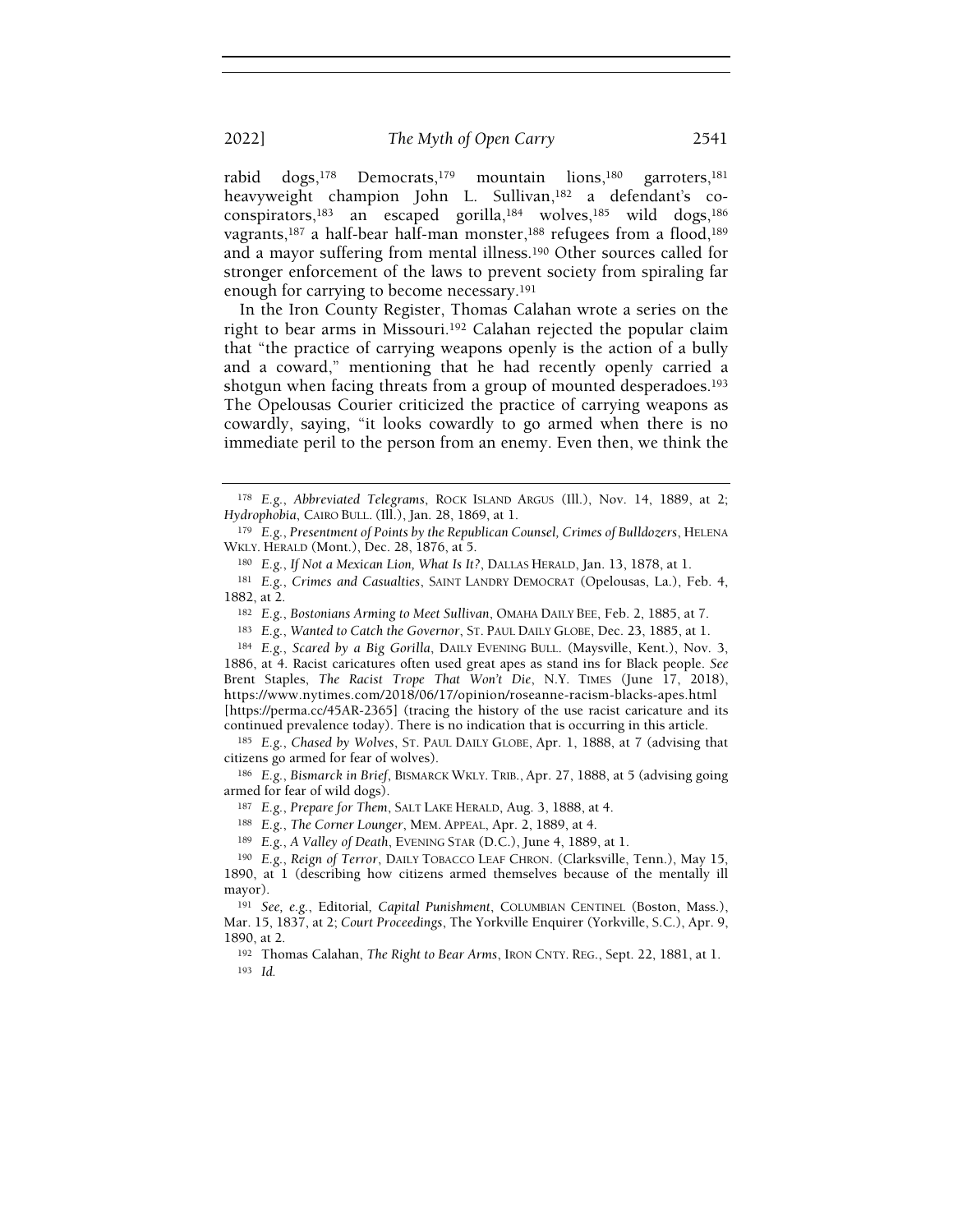2542 University of California, Davis [Vol. 55:2515

weapon should be carried openly, which would be no violation of the letter or spirit of the statute."<sup>194</sup>

In contrast to the specific instances when going armed was appropriate, generally going armed was viewed as reprehensible and criminal conduct.<sup>195</sup> Critiques of people for "habitually going armed" were widespread.<sup>196</sup> One Lexington, Missouri paper made the distinction between acceptable carry for immediate self-defense and condemnable habitually going armed, stating: "No truly brave man will go about habitually armed, year in and year out, or even for a short time, unless his life is in danger from someone who has sworn to take it."<sup>197</sup> Similarly, a Kentucky paper stated, "no brave or honorable gentleman would make a practice of wearing concealed about his person deadly weapons, unless his life was in danger from some particular person . . . none but bullies and brawlers habitually go armed."<sup>198</sup>

There seems to have been a clear distinction between purposive carry — carry to meet a specific threat — and habitual carry — carry as part of one's everyday activities. This distinction seems to have been applied beyond states where it was expressly part of their public carry statutory regime. For example, a Missouri court dismissed charges against a reporter for carrying concealed weapons after he presented "several witnesses that threats had been made against him" and the judge decided he "had sufficient reason for going armed."<sup>199</sup> Notably, necessity justified the reporter to carry a concealed weapon even when the law left openly carrying arms unregulated.<sup>200</sup> A West Virginia newspaper expressed a similar view when discussing the shooting of a former West Virginia congressman by a reporter who had been bullied and abused by the congressman for years after the reporter exposed an

<sup>194</sup> Concealed Weapons, OPELOUSAS COURIER, Jan. 28, 1888, at 1.

<sup>195</sup> A Plea for a Higher Civilization, PUB. LEDGER (Memphis, Tenn.), Jan. 27, 1883, at 3; Weekly Intelligencer, LEXINGTON WKLY. INTELLIGENCER, July 8, 1876, at 3.

<sup>196</sup> See, e.g., Enforce the Law, WASH. CRITIC, Mar. 3, 1890, at 2 (criticizing habitually going armed and calls for stricter enforcement); Local A.B.C.'s, WKLY. CAUCASIAN (Lexington, Mo.), Dec. 3, 1870, at 2 (discussing the scourge of carrying concealed weapons habitually); The Pistol, LEXINGTON WKLY. INTELLIGENCER, Feb. 10, 1877, at 3 (complaining about those who go habitually armed); What Others Say, ABBERVILLE PRESS & BANNER, Mar. 26, 1879, at 2 (criticizing the Southern culture of violence and going armed).

<sup>197</sup> Carrying Concealed Weapons, WKLY. CAUCASIAN (Lexington, Mo.), Feb. 19, 1870, at 2.

<sup>198</sup> The Pistol, LEXINGTON WKLY. INTELLIGENCER, Feb. 10, 1877, at 3.

<sup>199</sup> Editorial, FAIR PLAY (St. Genevieve, Mo.), July 6, 1889, at 2.

<sup>200</sup> 1883 Mo. Laws 76 § 1274 (prohibiting "any person" from "carry[ing] concealed, upon or about his person, any deadly or dangerous weapon") (amended 1879).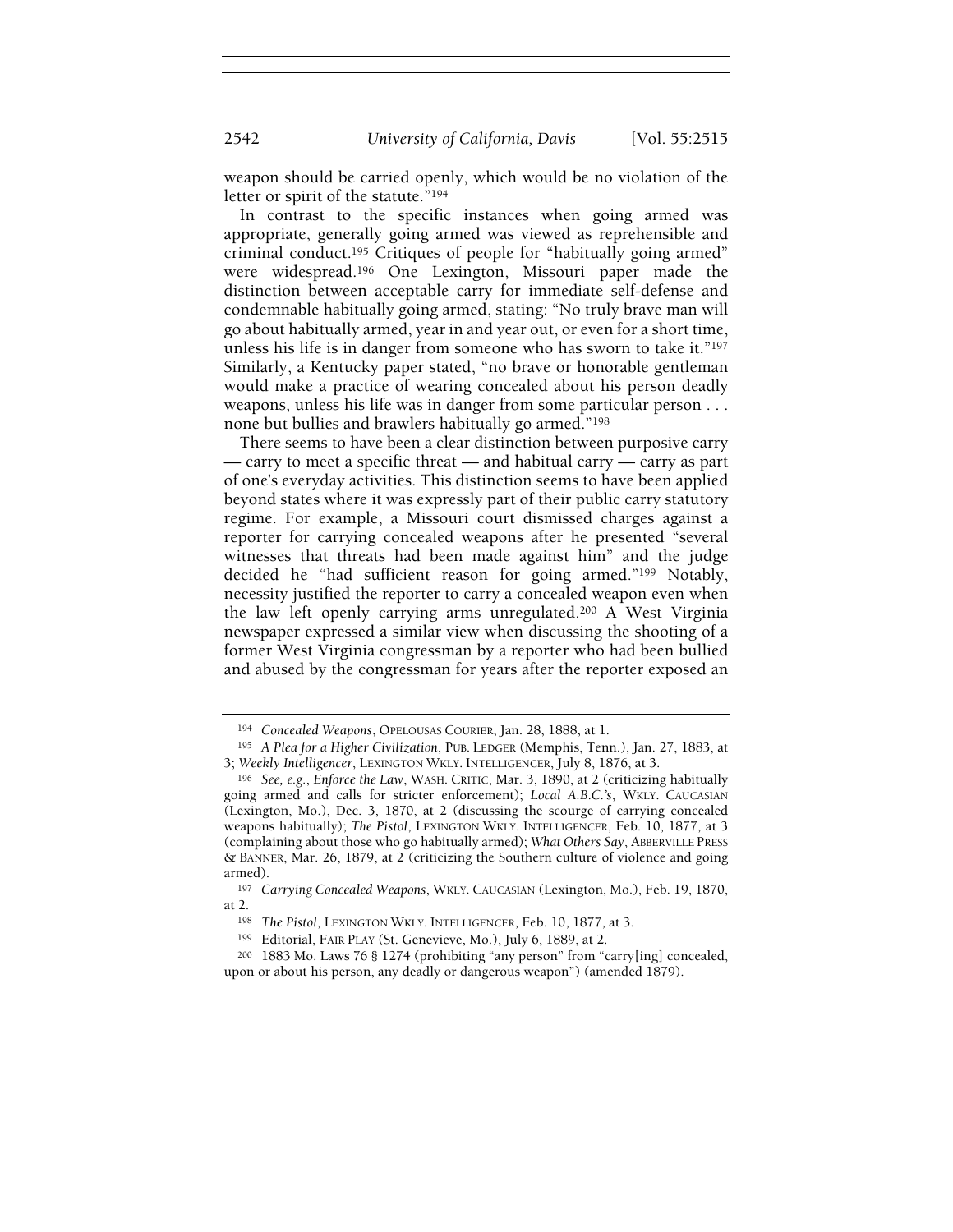affair.<sup>201</sup> In Los Angeles, permits appear to have been issued based on need as well. An 1888 Los Angeles Daily Herald article discussed a man seeking a permit to carry concealed weapons after being twice "held up by footpads" and having his house "three times burglarized."<sup>202</sup>

This tradition brings the Southern concealed carry tradition of regulation much more in line with the more expressly prohibitory traditions in the North and West.<sup>203</sup> Openly carrying guns in the ordinary course of business would have been viewed as anti-social behavior everywhere in the country outside of situations where carrying was needed for immediate self-defense.

#### III. THE IMPACT OF A LACK OF OPEN CARRY TRADITION ON SECOND AMENDMENT DOCTRINE

So, why does any of this matter?

In Heller, Justice Scalia stated that the Second Amendment did not create a new right but instead protected "venerable, widely understood liberties." More broadly, modern originalism, of the type used by the Supreme Court in Heller, looks for the "original public understanding" of a right.<sup>204</sup> The gun rights argument is that there is a Second Amendment right to carry guns in public virtually all the time for any reason because open carry was historically the socially acceptable way to carry firearms and was traditionally not regulated. This Article shows that virtually no one understood open carry as part of a person's everyday activities to be acceptable conduct, let alone "a venerable, widely understood liberty." The absence of a law regulating conduct that no one engaged in, and most deemed unacceptable, is not a strong argument that such conduct is constitutionally protected. In contrast, concealed carry was widely regulated, and such regulations often included exceptions if people showed a specific need to carry a firearm. The presence of exceptions to broad concealed carry restrictions further undermines the gun rights narrative, as it hardly makes sense to set up rules and exceptions for concealed carry if everyone was free to bypass those and carry firearms openly.

<sup>&</sup>lt;sup>201</sup> The Truth About Kincaid and Taulbee, WHEELING DAILY INTELLIGENCER, Mar. 3, 1890, at 2.

<sup>202</sup> Fire Commissioners, L.A. DAILY HERALD, Dec. 23, 1888, at 8.

<sup>203</sup> See, e.g., Eric M. Ruben & Saul Cornell, Firearm Regionalism and Public Carry: Placing Southern Antebellum Case Law in Context, 125 YALE L.J. F. 121, 127 (2015) (discussing distinct Northern tradition).

<sup>204</sup> District of Columbia v. Heller, 554 U.S. 570, 605 (2008).